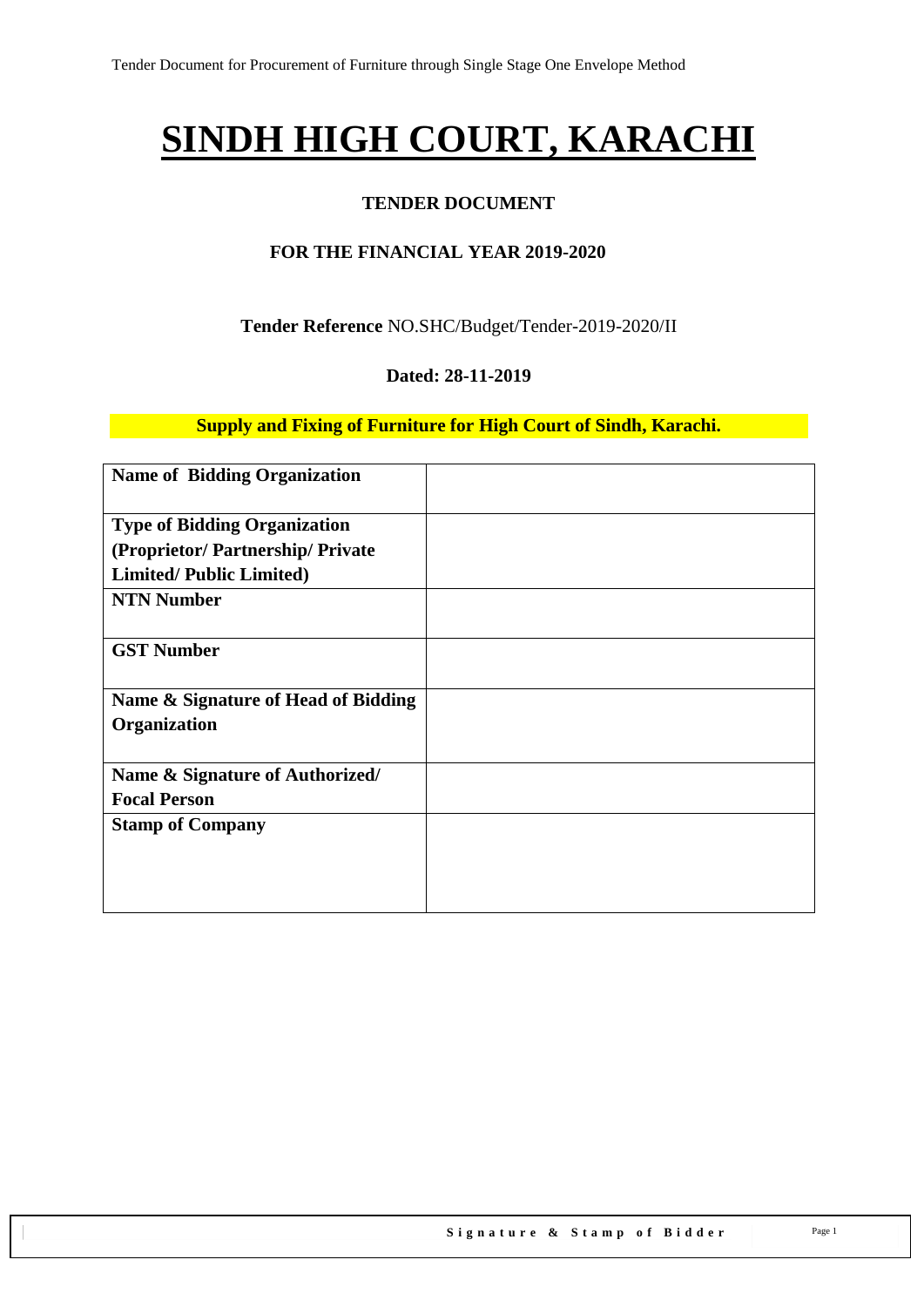### **Contents**

| 1. |  |
|----|--|
| 2. |  |
| 3. |  |
| 4. |  |
| 5. |  |
| 6. |  |
|    |  |
|    |  |
|    |  |
|    |  |
|    |  |
|    |  |
|    |  |
|    |  |
|    |  |
|    |  |
|    |  |
|    |  |
|    |  |
|    |  |
|    |  |
|    |  |
|    |  |
|    |  |
|    |  |
|    |  |
|    |  |
|    |  |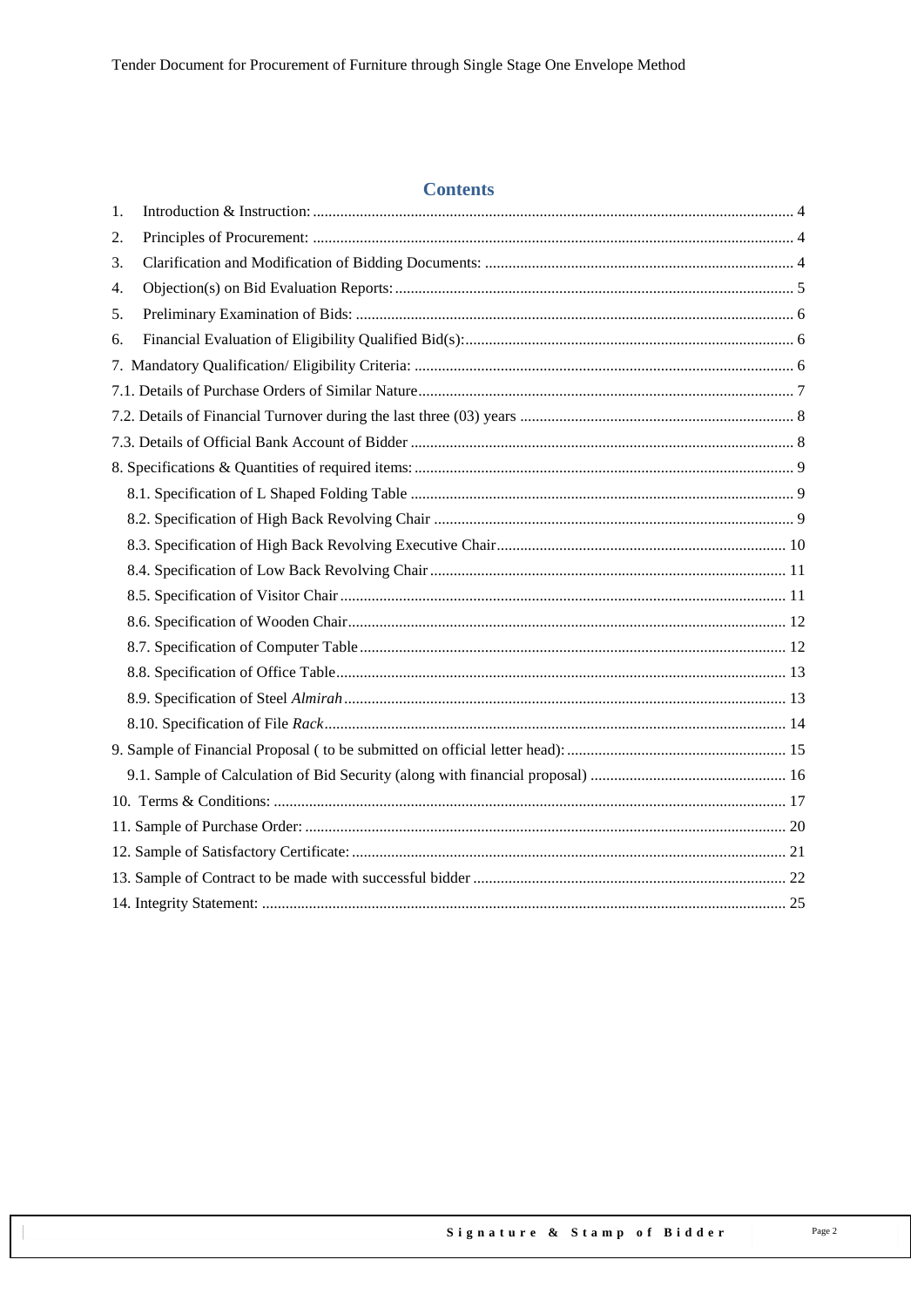Tender Document for Procurement of Furniture through Single Stage One Envelope Method

Tender Reference No. **Dated** 

**To,** 

| <b>The Learned Registrar,</b> |
|-------------------------------|
| <b>Sindh High Court,</b>      |
| Karachi.                      |

Respected Sir,

We, the undersigned, offer to provide our services for **"Supply & Fixing of Furniture for High Court of Sindh, Karachi"**, as a Bid, sealed in an envelope. Mr. holding CNIC No. has been authorized to attend the Bid Meetings on behalf of our organization.

We understand that Sindh High Court is not bound to accept any Proposal you receive and reserves the right to accept or reject any offer and to annul the bidding process and reject all proposals without assigning any reason or having to owe any explanation whatsoever.

The decision of Purchase Committee shall be final and cannot be challenged on any ground at any forum and the Purchase Committee will not be liable for any loss or damage to any party acting in reliance thereon.

Sincerely,

**Name: Designation: Name of Company Dated:**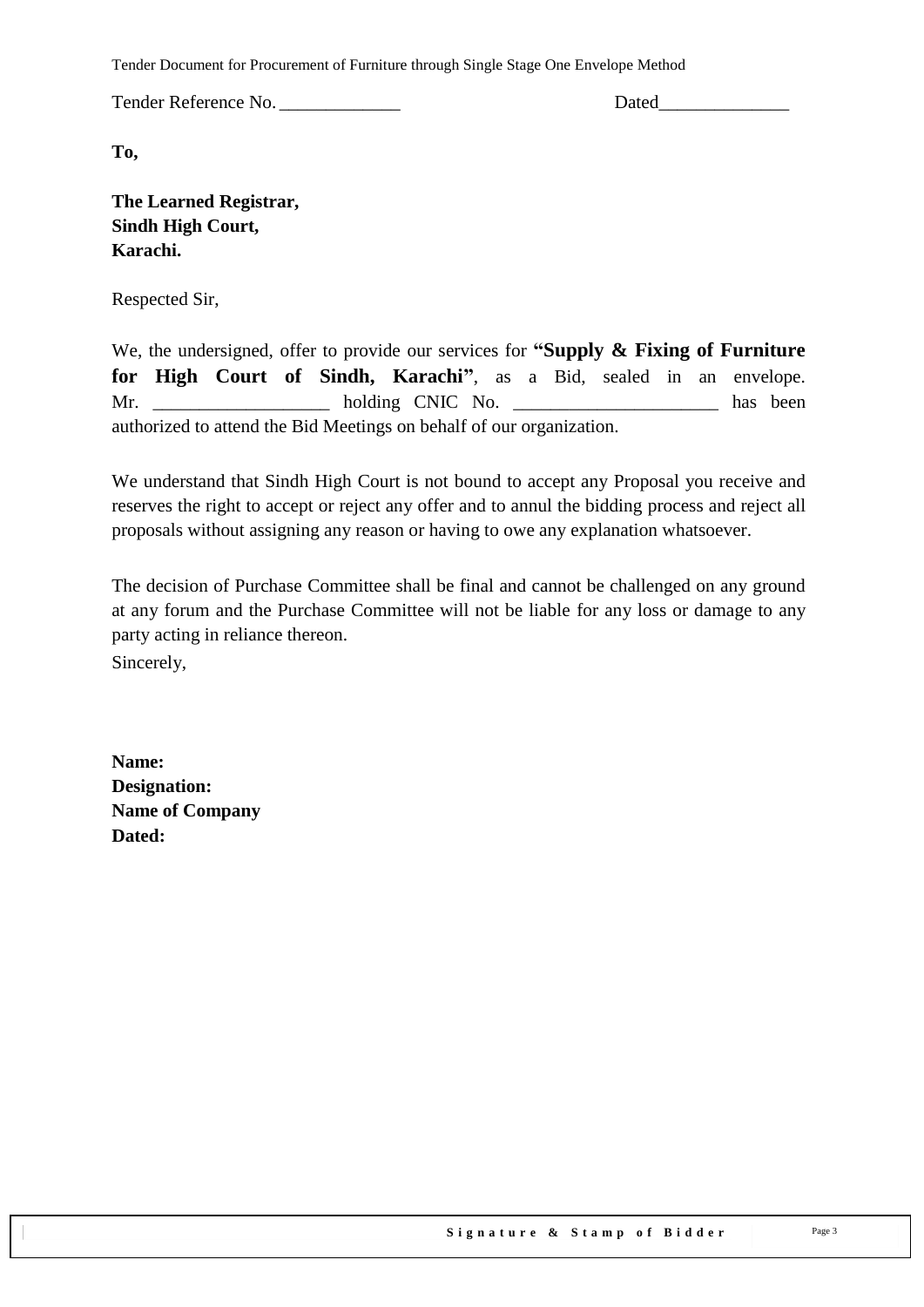# <span id="page-3-0"></span>**1. Introduction & Instruction:**

Dear Tenderer:

The **SINDH HIGH COURT (SHC)** is the highest judicial institution of the province of [Sindh.](https://en.wikipedia.org/wiki/Sindh) We are interested to **purchase Furniture for High Court of Sindh, Karachi** on item wise basis, as mentioned in tender document, from your esteemed firm / agency in transparent manner. SHC reserves the right to increase/ decrease the quantities as per requirement in the light of availability of funds, as per rules.

| <b>Description</b>                            | Date $\&$ time of Date $\&$ time |                  |
|-----------------------------------------------|----------------------------------|------------------|
|                                               | of <sub>1</sub><br>Submission    | of Opening       |
|                                               | <b>Bids</b>                      | of Bids          |
| Supply and Fixing of Furniture on item wise   | On or before $16^{th}$           | $16^{\text{th}}$ |
| basis:                                        | December, 2019 at                | December,        |
| (Executive Chairs, High Back Revolving)       | $11:00$ a.m.                     | $2019$ at        |
| Chairs, Low Back Revolving Chairs, Visitor    |                                  | $11:30$ a.m.     |
| Chairs, Wooden Chairs, Office Tables,         |                                  |                  |
| Computer Tables, L Shaped Folding Table       |                                  |                  |
| (Workstation), Steel Almirah, Iron File Racks |                                  |                  |
| etc.                                          |                                  |                  |

### <span id="page-3-1"></span>**2. Principles of Procurement:**

 Sindh High Court ensures that procurements are conducted in a *fair and transparent manner* and the object of procurement brings value for money to this Court. Hence, bidders are directed to provide soft copies of scanned tender documents, tax registration certificates, purchase orders, bank maintenance certificate, financial statements and undertaking. All such documents should be merged in one (01) PDF FILE for uploading on the concerned.

### <span id="page-3-2"></span>**3. Clarification and Modification of Bidding Documents:**

Bidding Document has been prepared as per rules. Clarifications (if any) for contents of bidding documents may be sent to the Procurement Committee comprising D.G (F&A), D.R (Accounts) and Accounts Officer, A.G Sindh through Registrar, High Court in writing, at least five calendar days prior to the date of opening of bid. Clarification in response to a query shall be uploaded on the official website of Sindh High Court. All bidders are advised to visit the website of Sindh High Court for keeping them updated.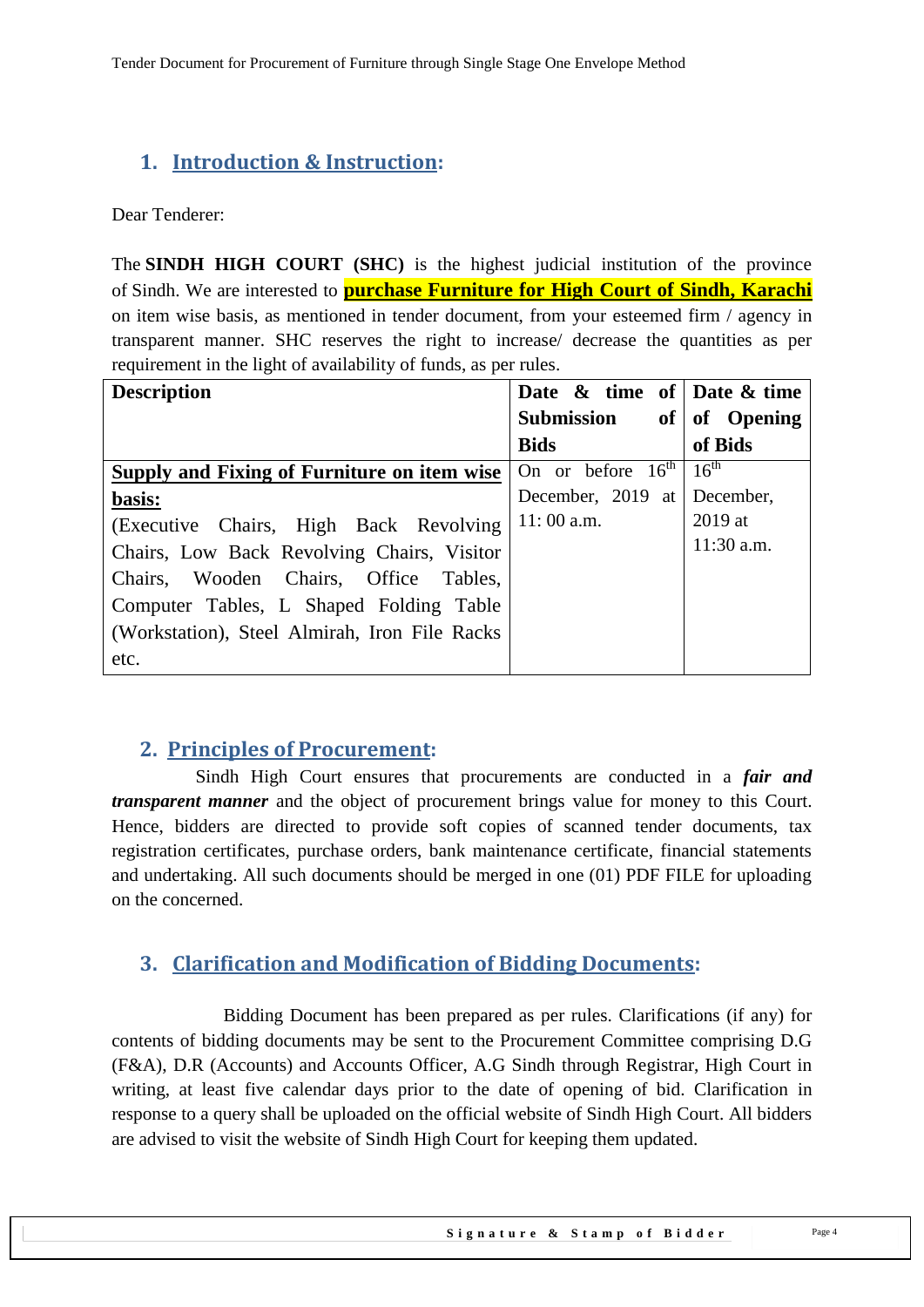It is stated that contents of bidding documents have been carefully read  $\&$ understood. All queries have been properly answered by the concerned Officers of Sindh High Court well before in time. We do not have any objections on the contents of the biding documents.

| Name:               |  |
|---------------------|--|
|                     |  |
| <b>Designation:</b> |  |
|                     |  |
| Signature & stamp   |  |
|                     |  |
|                     |  |

# <span id="page-4-0"></span>**4. Objection(s) on Bid Evaluation Reports:**

 Bid Receiving Time Sheet, Bid Attendance Sheet, Eligibility Criteria Report, Technical Bid Evaluation Report and Financial Bid Evaluation Report shall be uploaded on the official website of High Court of Sindh. Objection(s) if any should be submitted within THREE (03) calendar days of uploading of reports. Thereafter, no objection shall be entertained.

It is undertaken that it is our responsibility to download the above mentioned bid reports from the official website of Sindh High Court. It is also undertaken that objection (s) if any will be submitted within THREE (03) calendar days of uploading of reports and we will not submit any objection after the lapse of time.

| <b>Name</b>        |  |
|--------------------|--|
|                    |  |
| <b>Designation</b> |  |
| <b>Cell Number</b> |  |
| Signature & stamp  |  |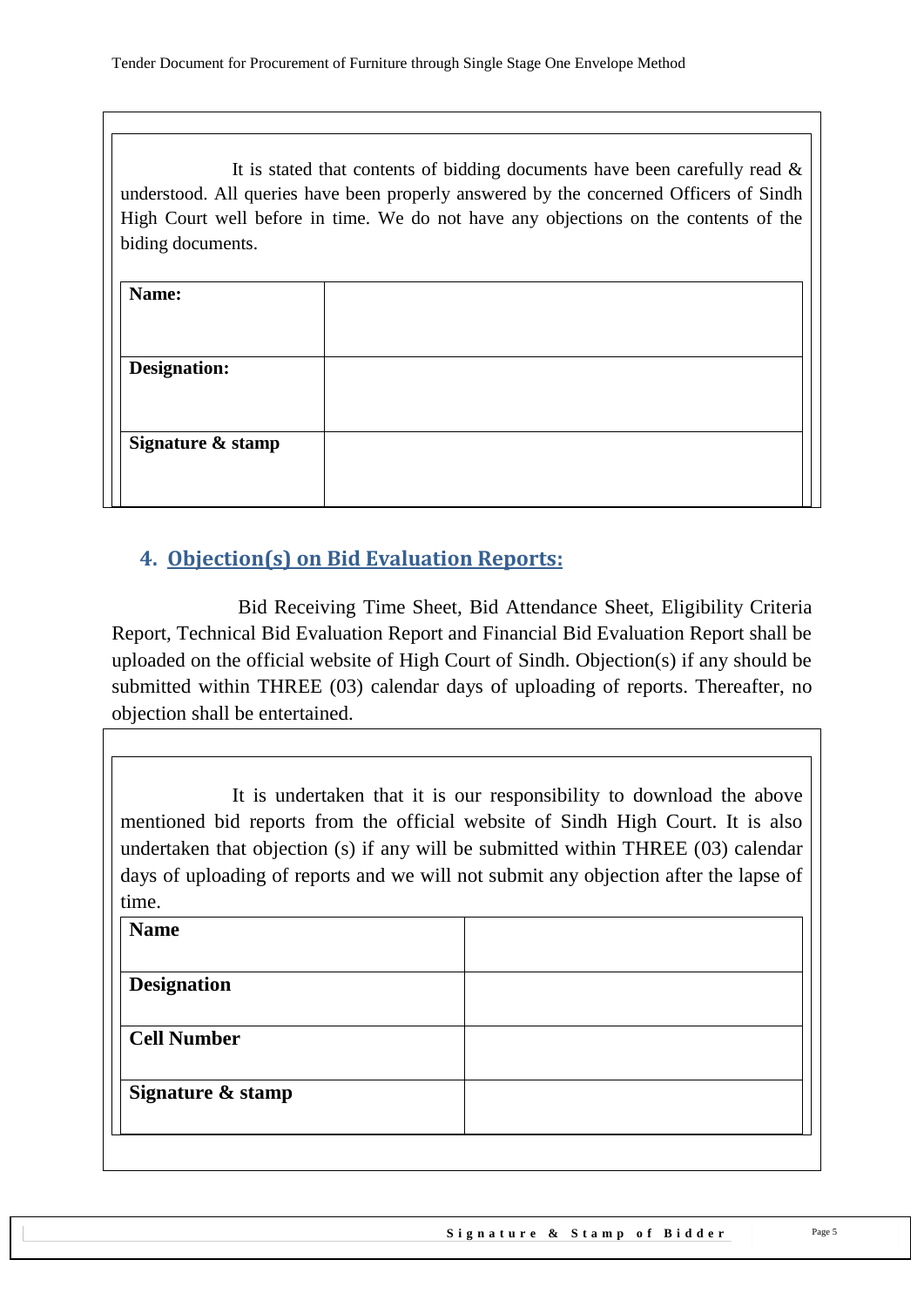### <span id="page-5-0"></span>**5. Preliminary Examination of Bids:**

 Procurement Committee shall examine the bids to confirm that all required documents (soft & hard copies) and specifications/ technical documentation requested in bidding documents have been provided, and to determine the completeness of each document submitted. If any of the required documents or information is missing, the bid shall be rejected. Further, Sindh High Court shall examine the Bid to confirm that all terms and conditions specified in the bidding documents have been accepted by the Bidder without any material deviation or reservation.

# <span id="page-5-1"></span>**6. Financial Evaluation of Eligibility Qualified Bid(s):**

 **Financial Evaluation of eligibility qualified Bid (s) shall be done on the basis of unit price without GST on item wise basis**. All government taxes shall be applicable as per rules. Tender may be awarded to the lowest bidder (s) subject to fulfillment of all the terms & conditions of bidding documents and specifications/ requirements of Sindh High Court as mentioned in bidding documents.

| S.No           | <b>Eligibility Criteria</b>                                           | <b>Available</b> |
|----------------|-----------------------------------------------------------------------|------------------|
|                |                                                                       | (YES/NO)         |
|                |                                                                       | To be filled     |
|                |                                                                       | by the           |
|                |                                                                       | bidder           |
| $\mathbf{1}$   | <b>Profile</b> of company/firm                                        |                  |
| $\overline{2}$ | Complete filled, signed & stamped Tender Document                     |                  |
| 3              | <b>Relevant Tax Registration Certificates</b>                         |                  |
| $\overline{4}$ | <b>Minimum Experience of at least three (03) years</b>                |                  |
| 5              | Copies of <b>at least SIX (06) Purchase Orders</b> of similar nature  |                  |
|                | during the last three years. Minimum One $(01)$ for each year is      |                  |
|                | mandatory.                                                            |                  |
| 6              | <b>Undertaking</b> on judicial stamp paper that firm has never been   |                  |
|                | blacklisted by any government semi government, autonomous and         |                  |
|                | stated owned organization.                                            |                  |
| $\overline{7}$ | Average Financial turnover of at least <b>Rs. 1 million</b> per annum |                  |
|                | during the last three years. (financial statements are required)      |                  |
| 8              | <b>Bank Maintenance Certificate</b>                                   |                  |

### <span id="page-5-2"></span>**7. Mandatory Qualification/ Eligibility Criteria:**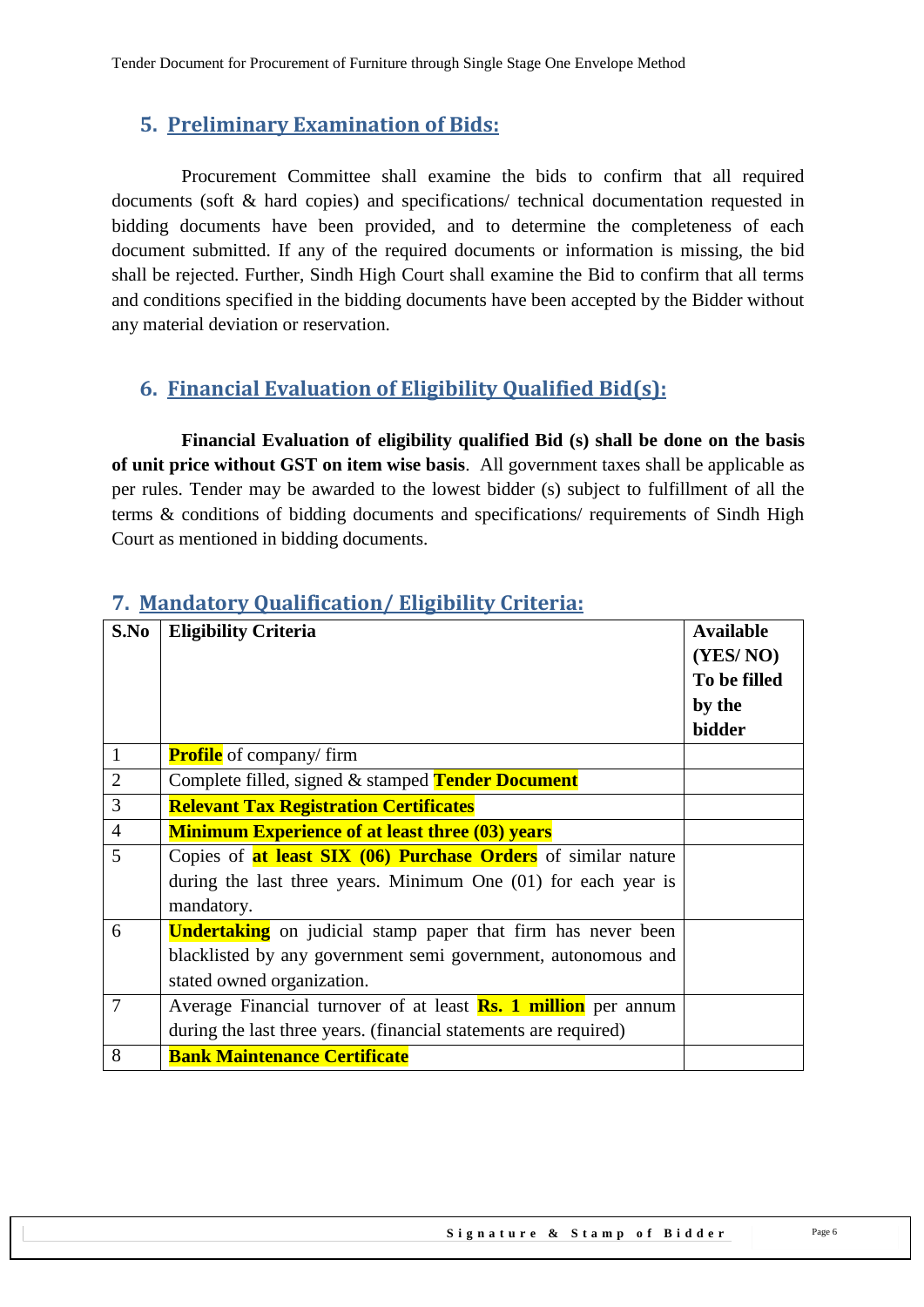It is undertaken that I have provided soft and hard copies of the above mentioned documents. It is understood that Sindh High Court reserves the right to reject our bid/ disqualify us in case of non-availability of the above mentioned documents and decision of Sindh High Court shall be final.

| Name:             |  |
|-------------------|--|
|                   |  |
| Designation:      |  |
|                   |  |
| Signature & stamp |  |
|                   |  |
|                   |  |

#### <span id="page-6-0"></span>**7.1. Details of Purchase Orders of Similar Nature**

| S.No           | Purchase Order issued<br>by<br>(Name of Organization) | <b>Purchase</b><br><b>Order No</b> | <b>Date</b><br><b>Purchase</b><br><b>Order</b> | of Details<br><b>of</b><br>furniture<br>for<br>which Purchase<br>Order was issued<br>(Mention name of<br>article i.e. chair,<br>table etc.) |
|----------------|-------------------------------------------------------|------------------------------------|------------------------------------------------|---------------------------------------------------------------------------------------------------------------------------------------------|
| $\mathbf{1}$   |                                                       |                                    |                                                |                                                                                                                                             |
| $\overline{2}$ |                                                       |                                    |                                                |                                                                                                                                             |
| $\overline{3}$ |                                                       |                                    |                                                |                                                                                                                                             |
| $\overline{4}$ |                                                       |                                    |                                                |                                                                                                                                             |
| $\overline{5}$ |                                                       |                                    |                                                |                                                                                                                                             |
| 6              |                                                       |                                    |                                                |                                                                                                                                             |
| $\overline{7}$ |                                                       |                                    |                                                |                                                                                                                                             |
| $\overline{8}$ |                                                       |                                    |                                                |                                                                                                                                             |
| $\overline{9}$ |                                                       |                                    |                                                |                                                                                                                                             |

Signature & Stamp of Bidder Page 7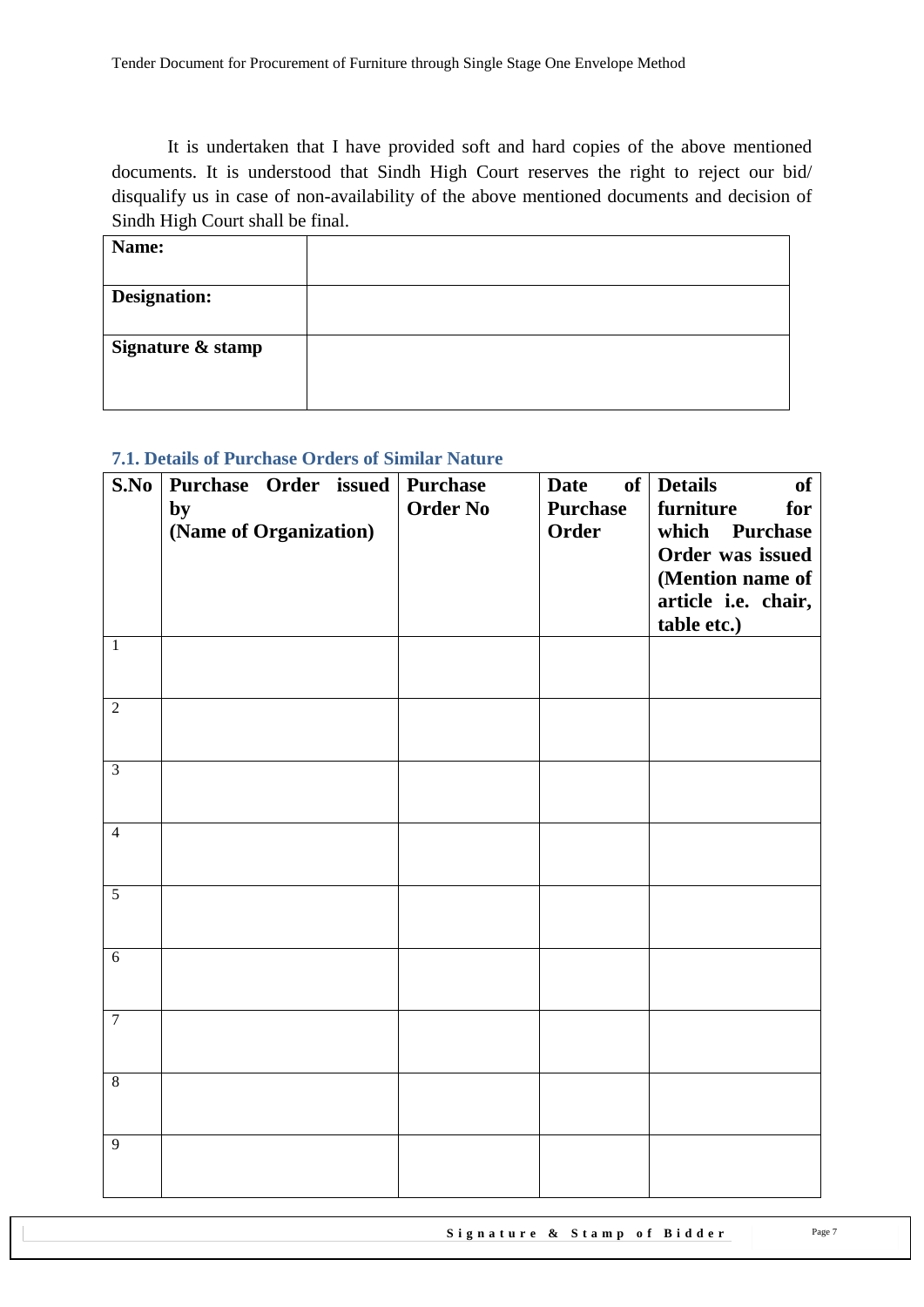| 10            |  |  |
|---------------|--|--|
|               |  |  |
|               |  |  |
|               |  |  |
|               |  |  |
| <sup>11</sup> |  |  |
|               |  |  |
|               |  |  |
|               |  |  |
|               |  |  |
| 12            |  |  |
|               |  |  |
|               |  |  |
|               |  |  |
|               |  |  |

<span id="page-7-0"></span>Please furnish Purchase Orders as mentioned above.

#### **7.2. Details of Financial Turnover during the last three (03) years**

| S.No         | <b>Financial Year</b> | Turnover (Rs.) |
|--------------|-----------------------|----------------|
| $\mathbf{1}$ |                       |                |
| 2            |                       |                |
| 3            |                       |                |

<span id="page-7-1"></span>Please furnish financial statements for verification of your financial turnover as mentioned above.

#### **7.3. Details of Official Bank Account of Bidder**

| <b>Name of Bank</b>        |  |
|----------------------------|--|
| <b>Branch Code</b>         |  |
| <b>Address of Bank</b>     |  |
| <b>Bank Account Number</b> |  |
| <b>Available Balance</b>   |  |

Please furnish Bank Maintenance Certificate.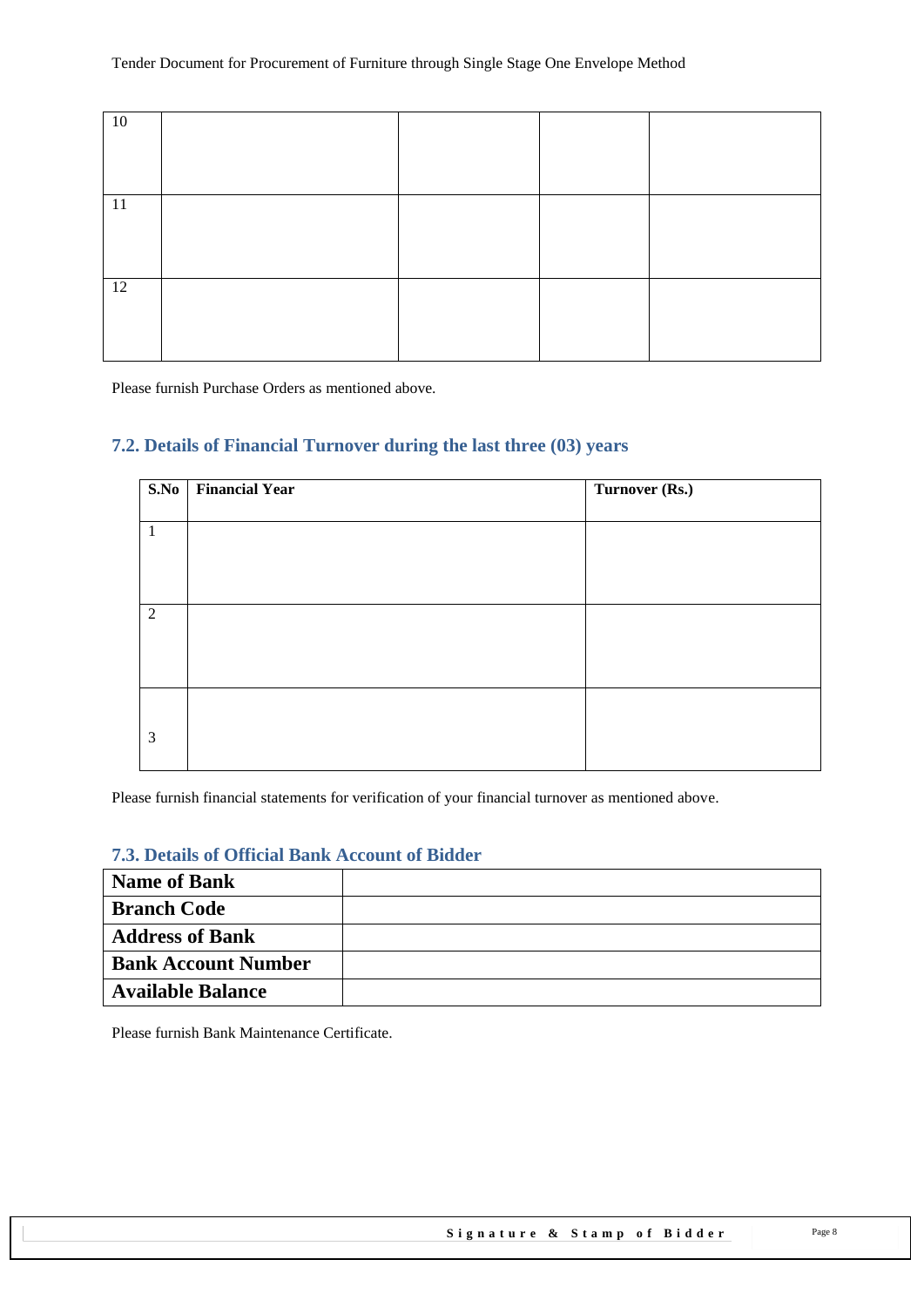# <span id="page-8-0"></span>**8. Specifications & Quantities of required items:**

### <span id="page-8-1"></span>**8.1. Specification of L Shaped Folding Table**

| <b>Specifications</b>                                                 | <b>Required Quantity</b> |
|-----------------------------------------------------------------------|--------------------------|
| L Shaped Design Folding Table / Work Station (Two                     |                          |
| pieces)                                                               | Twenty Five (25)         |
| MDF Lasani Lamination, Laping PVC/Koal Wood Polish                    |                          |
| <b>Table/ File Cabinet:-</b>                                          |                          |
| Size= $5'$ X 2' $\frac{1}{2}$ X 16"<br>$\bullet$                      |                          |
| One Side three Drawers with handles & locks<br>$\bullet$              |                          |
| One Side Sliding Doors with handle<br>$\bullet$                       |                          |
| One shelf                                                             |                          |
|                                                                       |                          |
| <b>Table Computer System:-</b>                                        |                          |
| Size = $54" X 26" X 30"$<br>$\bullet$                                 |                          |
| Drawer with handle & lock + Cabinet with handle &<br>$\bullet$        |                          |
| $lock + Key board tray.$                                              |                          |
| Stand for holding CPU under table.<br>$\bullet$                       |                          |
| Built in Cable Management for easy access of wire to the<br>$\bullet$ |                          |
| CPU underneath the table.                                             |                          |
| Separate/ mobile foot rest for long hour working.<br>$\bullet$        |                          |
|                                                                       |                          |
| This is the minimum specifications. Design $&$ Colour will            |                          |
| be as per instruction of client.                                      |                          |

| <b>Signature of Authorized Person</b> |  |
|---------------------------------------|--|
| <b>Stamp of Bidder</b>                |  |

### <span id="page-8-2"></span>**8.2. Specification of High Back Revolving Chair**

| <b>Specifications</b>                                       | <b>Required Quantity</b> |
|-------------------------------------------------------------|--------------------------|
| <b>High Back Revolving Chair:</b>                           |                          |
| Upholstered with best quality foam $\&$ fabric on both back | Twenty Five $(25)$       |
| and seat                                                    |                          |
| Minimum Foam thickness: 2 inch with ten years warranty      |                          |
| <b>Imported Base Hydraulic System</b>                       |                          |
| Steel base with minimum five (05) wheels                    |                          |
| Specially designed for long hour sitting                    |                          |
| Head rest for extra comfort                                 |                          |
| Reclining at multiple position                              |                          |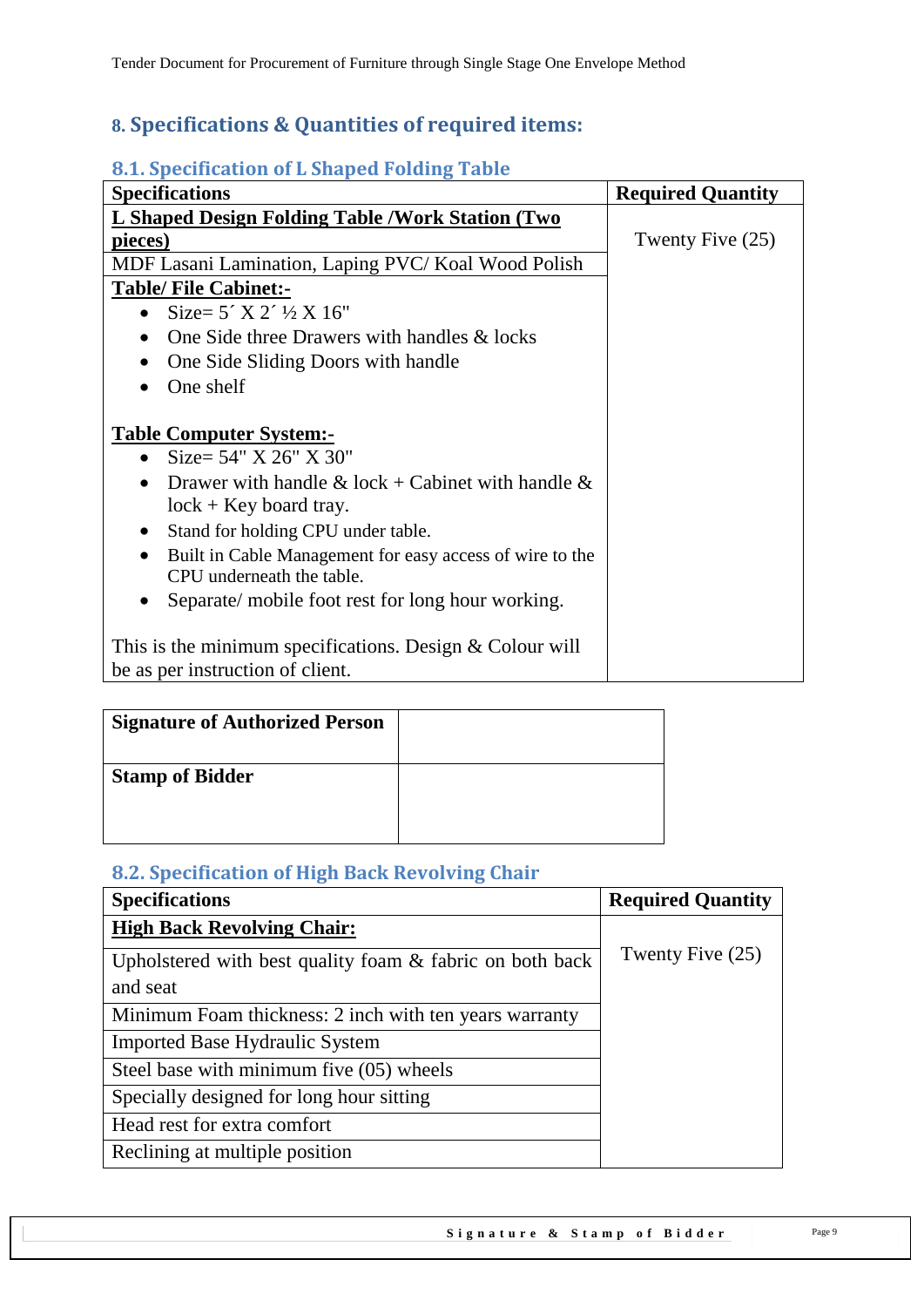| This is the minimum specifications. Design $&$ Colour will |  |
|------------------------------------------------------------|--|
| be as per instruction of client.                           |  |
| Interwood/imported or equivalent standard                  |  |
| <b>One Year Warranty</b>                                   |  |

| <b>Signature of Authorized Person</b> |  |
|---------------------------------------|--|
| <b>Stamp of Bidder</b>                |  |

# <span id="page-9-0"></span>**8.3. Specification of High Back Revolving Executive Chair**

| <b>Specifications</b>                               | <b>Required</b> |
|-----------------------------------------------------|-----------------|
|                                                     | <b>Quantity</b> |
| <b>High Back Revolving Executive Chair:</b>         |                 |
| Upholstered with best quality foam & fabric on both | Two $(02)$      |
| back and seat                                       |                 |
| Minimum Foam thickness: 2 inch with ten years       |                 |
| warranty                                            |                 |
| <b>Imported Base Hydraulic System</b>               |                 |
| Steel base with minimum five (05) wheels            |                 |
| Height adjustable arm and arm pad                   |                 |
| Double Machine Adjustable                           |                 |
| Specially designed for long hour sitting            |                 |
| Head rest for extra comfort                         |                 |
| Reclining at multiple position                      |                 |
| Colour and design as per instruction of client.     |                 |
| Interwood/imported or equivalent standard           |                 |
| One Year Warranty                                   |                 |

| <b>Signature of Authorized Person</b> |  |
|---------------------------------------|--|
| <b>Stamp of Bidder</b>                |  |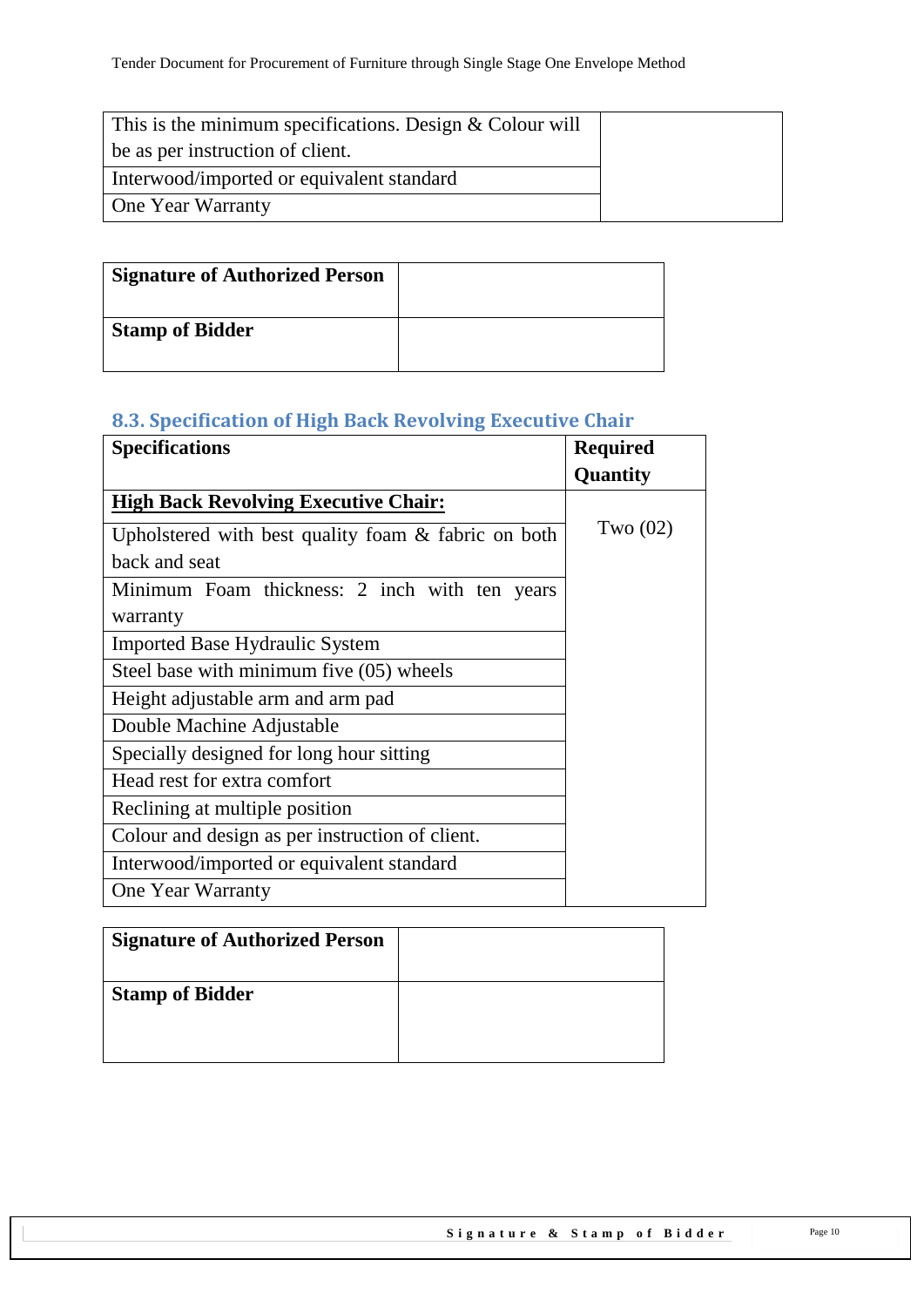| <b>Specifications</b>                                 | <b>Required</b> |
|-------------------------------------------------------|-----------------|
|                                                       | Quantity        |
| <b>Low Back Revolving Chair:</b>                      |                 |
| Upholstered with best quality foam & fabric on both   | Hundred (100)   |
| back and seat                                         |                 |
| Minimum Foam thickness: 2 inch with ten years         |                 |
| warranty                                              |                 |
| <b>Imported Base Hydraulic Uplift System</b>          |                 |
| Revolving & reclining mechanism                       |                 |
| Minimum Dimensions(mm): $560 W x 480 D x 960 H$       |                 |
| (mm)                                                  |                 |
| Steel Base with minimum 5 wheels                      |                 |
| Specially designed for long hour sitting              |                 |
| This is the minimum specifications. Design $&$ Colour |                 |
| will be as per instruction of client.                 |                 |
| Interwood/imported or equivalent standard             |                 |
| One Year Warranty                                     |                 |

### <span id="page-10-0"></span>**8.4. Specification of Medium Back Revolving Chair**

| <b>Signature of Authorized Person</b> |  |
|---------------------------------------|--|
| <b>Stamp of Bidder</b>                |  |

# <span id="page-10-1"></span>**8.5. Specification of Visitor Chair**

| <b>Specifications</b>                                 | <b>Required</b> |
|-------------------------------------------------------|-----------------|
|                                                       | <b>Quantity</b> |
| Upholstered with best quality foam & fabric on back   | Fifteen $(15)$  |
| and seat                                              |                 |
| Size: Standard                                        |                 |
| Black Shesham with polish finish                      |                 |
| This is the minimum specifications. Design $&$ Colour |                 |
| will be as per instruction of client.                 |                 |
| Interwood/imported or equivalent standard             |                 |
| <b>One Year Warranty</b>                              |                 |

| <b>Signature of Authorized Person</b> |  |
|---------------------------------------|--|
|                                       |  |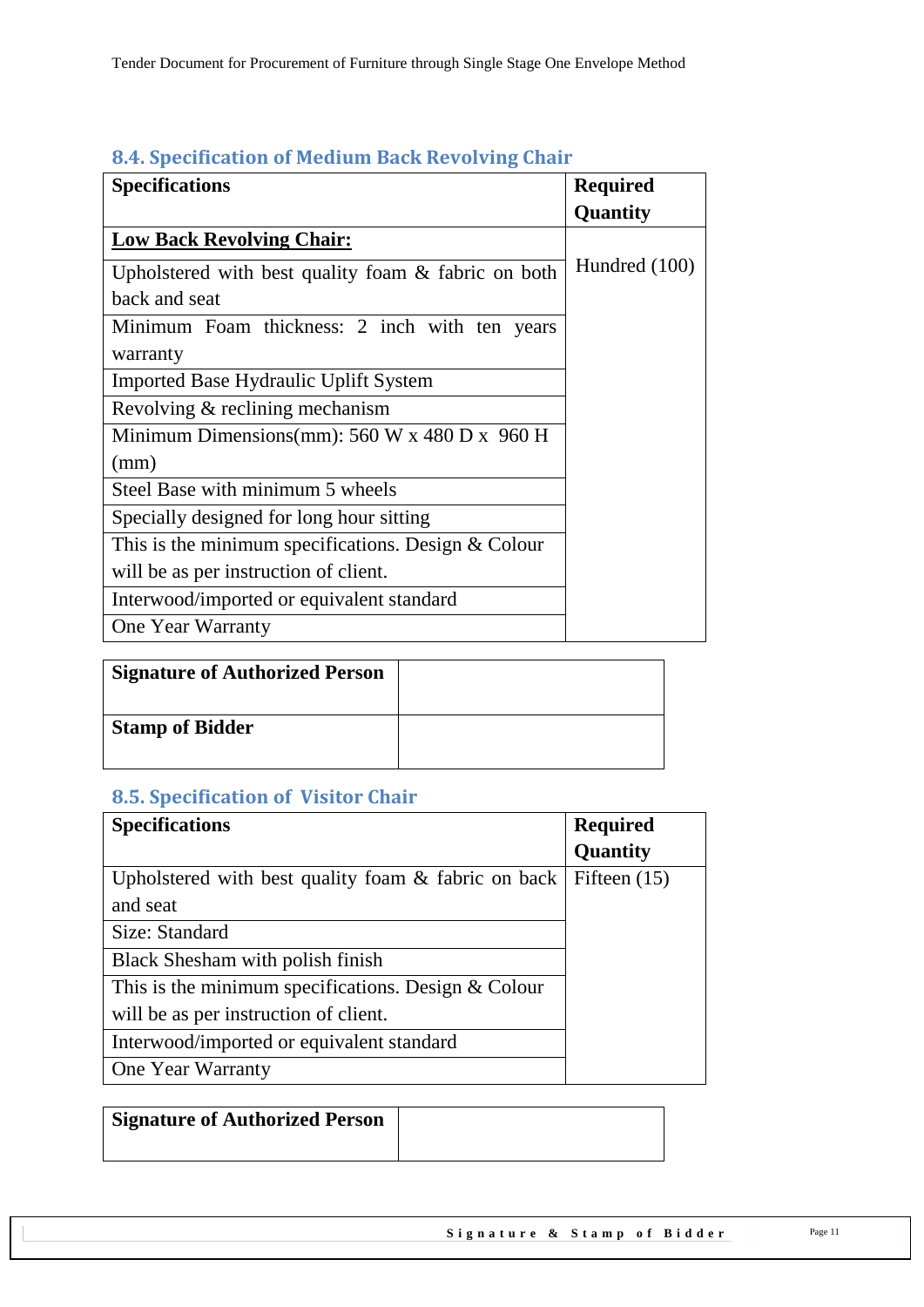| <b>Stamp of Bidder</b> |  |
|------------------------|--|
|                        |  |
|                        |  |

# <span id="page-11-0"></span>**8.6. Specification of Wooden Chair**

| <b>Specifications</b>                                 | <b>Required</b> |
|-------------------------------------------------------|-----------------|
|                                                       | Quantity        |
| Sheshm Solid Wood Frame best quality seat back        | Thirty $(30)$   |
| knitting polish.                                      |                 |
| Size: Standard                                        |                 |
| Black Shesham with polish finish                      |                 |
| <b>Best Quality Can Knitting</b>                      |                 |
| This is the minimum specifications. Design $&$ Colour |                 |
| will be as per instruction of client.                 |                 |
| One Year Warranty                                     |                 |

| <b>Signature of Authorized Person</b> |  |
|---------------------------------------|--|
| <b>Stamp of Bidder</b>                |  |

# <span id="page-11-1"></span>**8.7. Specification of Computer Table**

| <b>Specifications</b>                                            | <b>Required</b> |
|------------------------------------------------------------------|-----------------|
|                                                                  | Quantity        |
| Size: $4'$ X 2' X 2' $\frac{1}{2}$                               |                 |
| MDF laminated board /Lapping kal wooden with Polish              | Forty $(40)$    |
| Imported channel.                                                |                 |
| Right Side: Three Drawers with separate handles & locks          |                 |
| Left Side: One Full Size File Cabinet with handle & lock         |                 |
| Key board Trey                                                   |                 |
| Stand for holding CPU under computer tables                      |                 |
| Built in Cable Management for easy access of wire to the CPU     |                 |
| underneath the table.                                            |                 |
| <b>Best Quality Material</b>                                     |                 |
| This is the minimum specifications. Design $&$ Colour will be as |                 |
| per instruction of client.                                       |                 |
| <b>One Year Warranty</b>                                         |                 |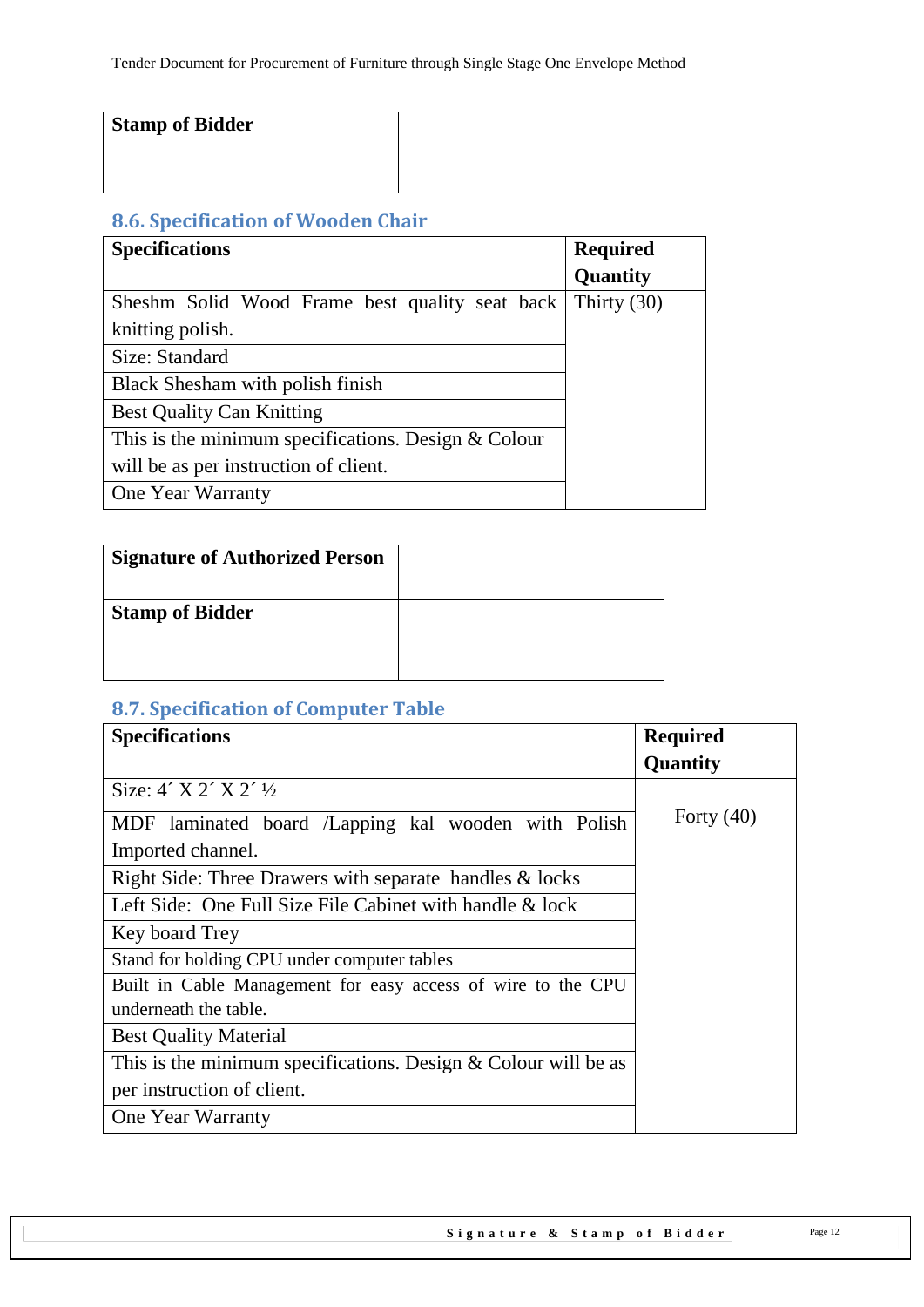| <b>Signature of Authorized Person</b> |  |
|---------------------------------------|--|
| <b>Stamp of Bidder</b>                |  |

# <span id="page-12-0"></span>**8.8. Specification of Office Table**

| <b>Specifications</b>                                             | <b>Required Quantity</b> |
|-------------------------------------------------------------------|--------------------------|
| Size: $5'$ X $3'$ X $2'$ $\frac{1}{2}$                            |                          |
| Weight Support: Should support weight of judicial case files upto | Ten $(10)$               |
| $300 \text{ kg}$                                                  |                          |
| MDF laminated board /Lapping kal wooden with Polish Imported      |                          |
| channel.                                                          |                          |
| Right Side: Three Drawers with individual handle & lock           |                          |
| Left Side One File Cabinet with handle & lock                     |                          |
| Key board Try                                                     |                          |
| Elegant Look Passage for computer wires                           |                          |
| <b>Best Quality Material</b>                                      |                          |
| This is the minimum specifications. Design $&$ Colour will be as  |                          |
| per instruction of client.                                        |                          |
| <b>One Year Warranty</b>                                          |                          |

| <b>Signature of Authorized Person</b> |  |
|---------------------------------------|--|
| <b>Stamp of Bidder</b>                |  |
|                                       |  |

# <span id="page-12-1"></span>**8.9. Specification of Steel** *Almirah*

| <b>Specifications</b>                                            | <b>Required Quantity</b> |
|------------------------------------------------------------------|--------------------------|
| Size: 72"x44"x18"                                                |                          |
| Gauge: 20 gauge                                                  | Twenty $(20)$            |
| Number of doors: 02                                              |                          |
| Look: Modern                                                     |                          |
| Usage: Judicial Branches (for keeping heavy case files)          |                          |
| Number of Compartments: 05                                       |                          |
| Door Open Style: Front                                           |                          |
| Features: Long lasting strong steel                              |                          |
| Lock: Imported Metallic lock                                     |                          |
| This is the minimum specifications. Design $&$ Colour will be as |                          |
| per instruction of client.                                       |                          |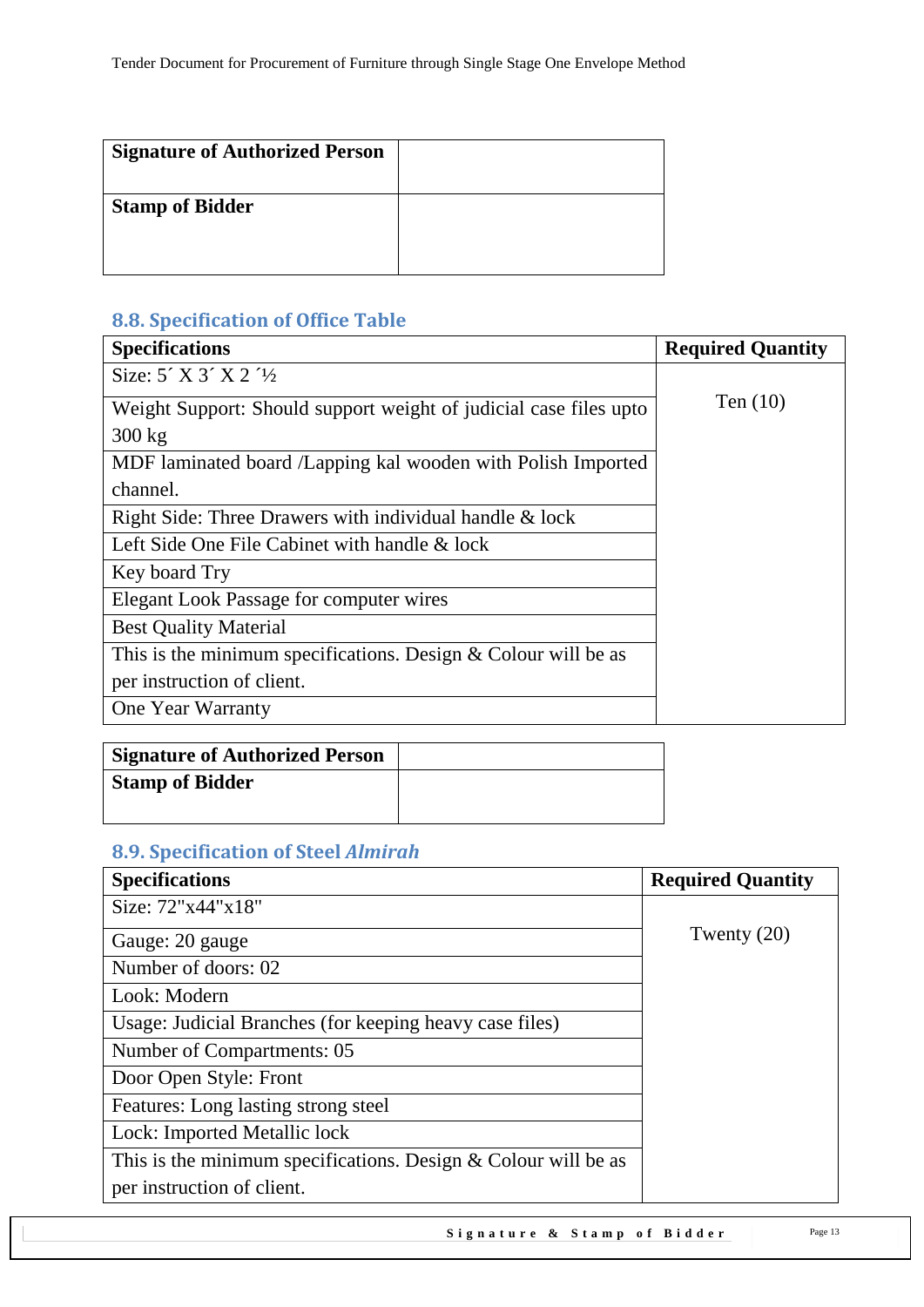| <b>Five Years Warranty</b>            |  |  |
|---------------------------------------|--|--|
| <b>Signature of Authorized Person</b> |  |  |
| <b>Stamp of Bidder</b>                |  |  |

# <span id="page-13-0"></span>**8.10. Specification of File** *Rack*

| Specifications                                         | <b>Required Quantity</b> |
|--------------------------------------------------------|--------------------------|
| Size: 54" x 24" x 18"                                  |                          |
| Gauge: 20 gauge                                        | Ten $(10)$               |
| Look: Modern                                           |                          |
| <b>Features: Stainless Steel Fire Resistant Filing</b> |                          |
| Cabinets                                               |                          |
| Number of Cabinets: 04 with handles & individual       |                          |
| locks                                                  |                          |
| Lock: Imported lock                                    |                          |
| This is the minimum specifications. Design $\&$        |                          |
| Colour will be as per instruction of client.           |                          |
| <b>Five Years Warranty</b>                             |                          |

| <b>Signature of Authorized Person</b> |  |
|---------------------------------------|--|
| <b>Stamp of Bidder</b>                |  |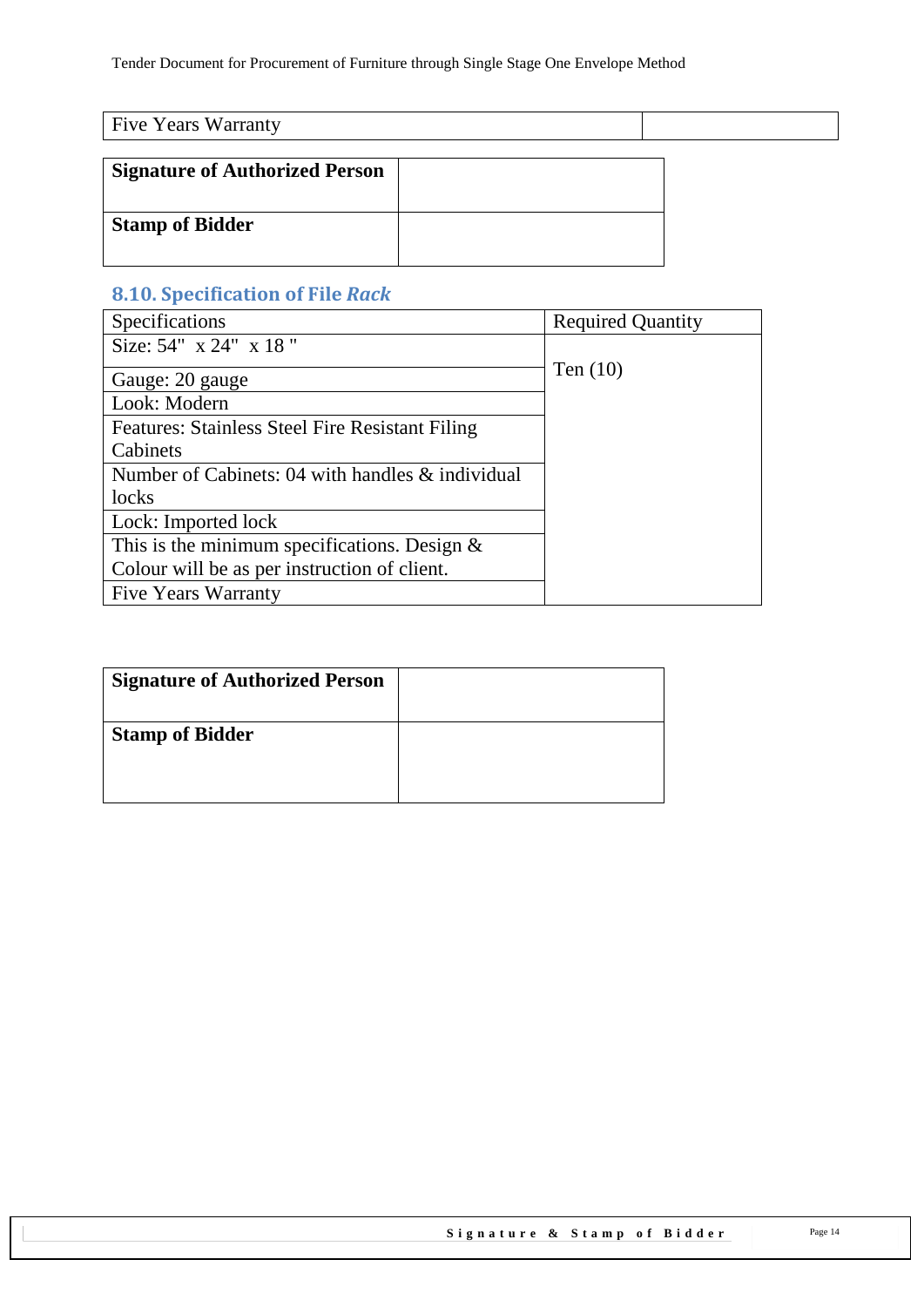#### <span id="page-14-0"></span>**9. Sample of Financial Proposal ( to be submitted on official letter head):**

Bidders are advised to submit **separate financial proposal for each item** as per following format on the official letter head of bidder which must be properly signed  $\&$  stamped.

| S.No | <b>Name of Item with specs</b> | <b>Unit Price without GST   Unit Price without</b><br><b>Rs.</b> (in figures) | <b>GST</b> | <b>Rs.</b> (in words) |  |
|------|--------------------------------|-------------------------------------------------------------------------------|------------|-----------------------|--|
|      |                                |                                                                               |            |                       |  |

- All Government taxes shall be applicable as per rules.
- Taxes shall be deducted by the Office of A.G Sindh and its decision shall be final.
- Bidder should be active vendor I.D at the time of submission of bill.
- Bidder shall be bound to submit all required documents along with bill.

| <b>Name</b>        |  |
|--------------------|--|
|                    |  |
|                    |  |
| <b>Designation</b> |  |
|                    |  |
| <b>Cell Number</b> |  |
|                    |  |
|                    |  |
| Signature & stamp  |  |
|                    |  |
|                    |  |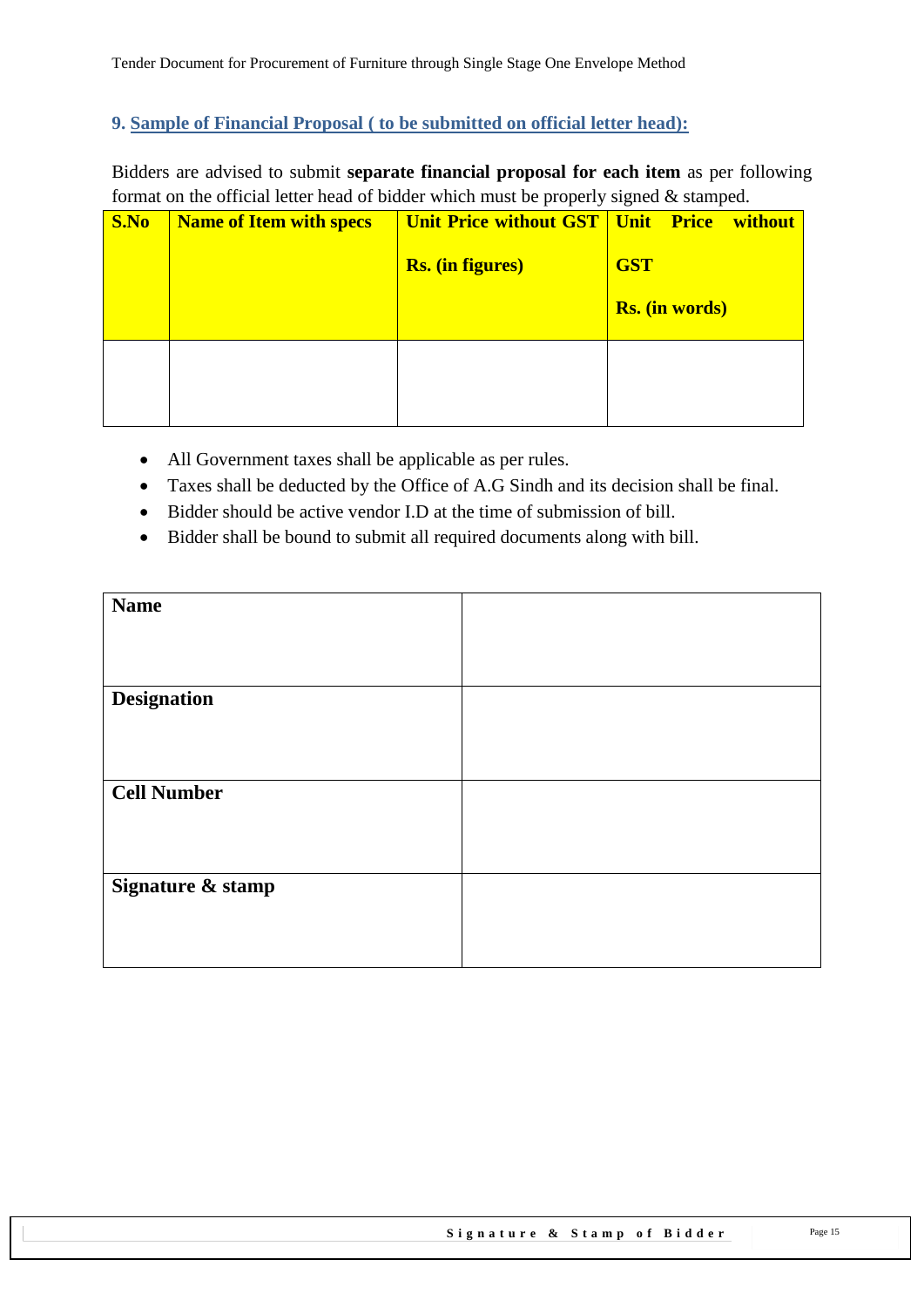### <span id="page-15-0"></span>**9.1. Sample of Calculation of Bid Security (along with financial proposal)**

- 1. **Bid Security of 1% of total quoted amount** will be deposited along with Tender Document in shape of BID SECURITY FORM/ PAY ORDER/ BANK DRAFT as reflected in tender notice.
- 2. Bid Security should favour Registrar, High Court of Sindh, Karachi.
- 3. Separate Bid Security must be submitted for each item as per following format.

| S.No | <b>Name of Items</b>           | Unit         | Price Unit |             | <b>Price</b> |
|------|--------------------------------|--------------|------------|-------------|--------------|
|      |                                | without      | <b>GST</b> | without     | <b>GST</b>   |
|      |                                | Rs.          |            | Rs.         |              |
|      |                                | (in figures) |            | (in figures |              |
|      | <b>Total Amount</b>            |              |            |             |              |
|      | (without GST)                  |              |            |             |              |
|      | 1% of Total Amount             |              |            |             |              |
|      | <b>Pay Order Number</b>        |              |            |             |              |
|      | <b>Pay Order Issuance Date</b> |              |            |             |              |
|      | <b>Name of Banker</b>          |              |            |             |              |
|      | <b>Amount of Pay Order</b>     |              |            |             |              |
|      | <b>Period of Validity</b>      |              |            |             |              |

- 1. Rates must be quoted in Pakistani Currency.
- 2. Rates must be quoted without GST. GST shall be applicable as per rules.
- 3. All government taxes shall be applicable as per rules.
- 4. All government taxes will be deducted by the office of A.G Sindh and its decision shall be final in respect of taxation and billing.
- 5. Bidders must have active Vendor ID of A.G Sindh.
- 6. Successful Bidder (s) will be required to submit complete bill along with copies of required documents to Budget Branch of Sindh High Court for forwarding the same to Accountant General Sindh, Karachi.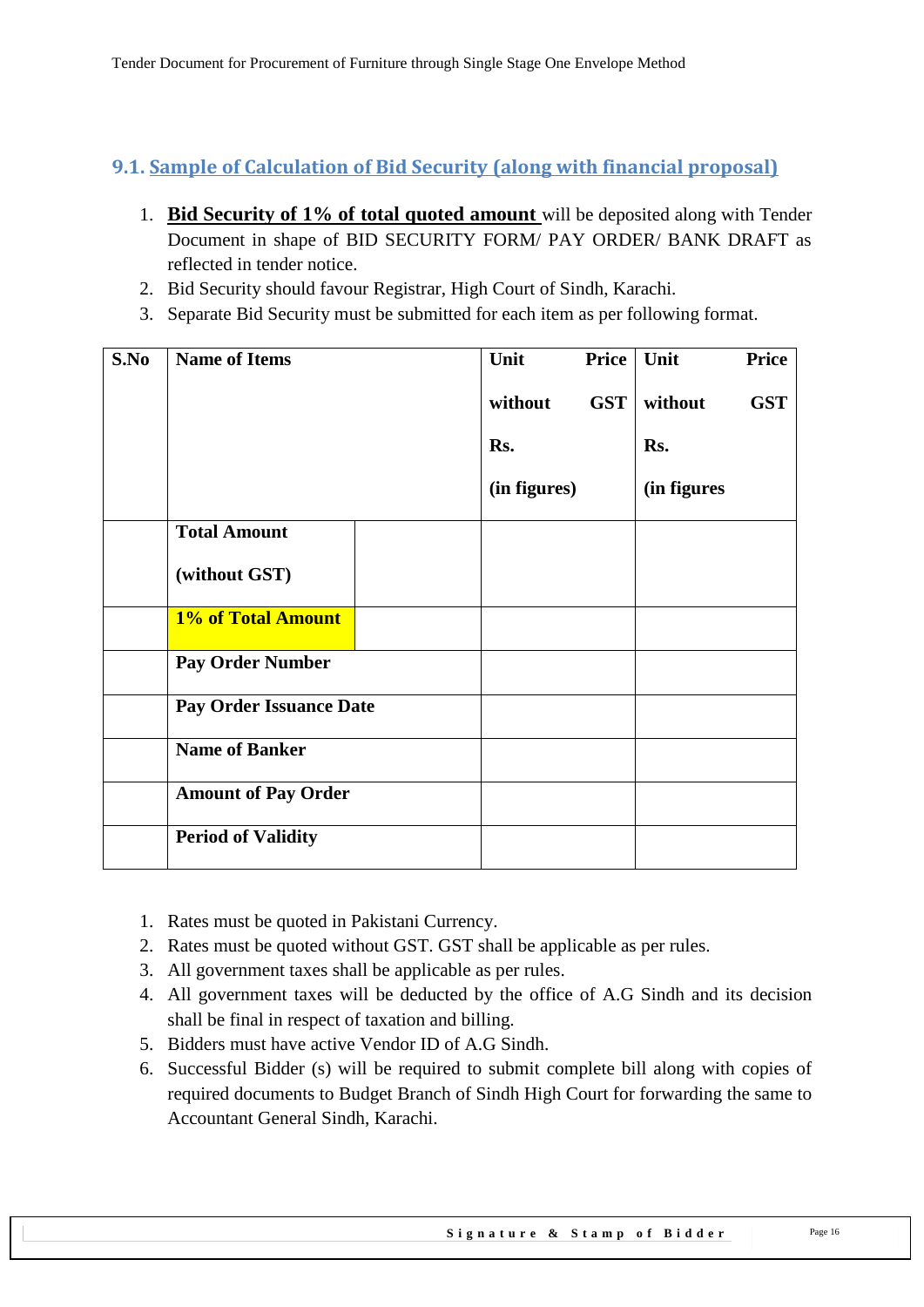### <span id="page-16-0"></span>**10. Terms & Conditions:**

- 1. **Bidding Method**: *Single Stage-One Envelope method* will be adopted for bidding process as per SPPRA Rules. Bidders are required to submit separate technical & financial proposal.
- 2. **Qualification/ Eligibility:** Bidders are bound to submit soft and hard copies of all documents as mentioned in Eligibility Criteria Section, in order to establish their eligibility to participate in bid. In case of non-availability of either, soft or hard copy, bidder may be disqualified.
- 3. **Release of Bid Security**: The bid security of unsuccessful bidder will be released by SHC after award of work or after expiry of bid validity period as per rules.
- 4. **Late Bids**: Sindh High Court shall not consider any bid that arrives after the deadline for submission of bids, as reflected in NIT. Any bid received after the deadline for submission of bids shall be declared late, rejected, and returned unopened to the Bidder.
- 5. **Responsive Bids**: A substantially responsive Bid is one that conforms to all the terms, conditions, and specifications of the Bidding Documents without material deviation, reservation, or omission. Non-responsive Bids shall not be considered. Bidders are advised in their own interest to prepare their bids as per format, requirements, terms & conditions, mentioned in bid documents. Bidders are also advised to submit soft and hard copies of all required documents along with their bids.
- 6. **Award of Contract**: Sindh High Court may award the Contract to the **technically qualified Bidder** whose offer has been determined to be the lowest bid and is substantially responsive to the Bidding Documents, provided further that the Bidder is determined to be qualified to perform the Contract satisfactorily.
- 7. **Notification/ Purchase Order for Award of Contract**: Prior to the expiration of the period of bid validity, Sindh High Court will notify the successful Bidder, in writing, that its Bid has been accepted. Until a formal Contract is prepared and executed, the purchase order/ notification of award shall constitute a binding Contract.
- 8. **Performance Security**: The bid security of successful bidder will be released after submission of Performance Security equal to **5% of total cost of contract**.
- 9. **Release of Performance Security**: Performance Security shall be released after successful delivery of goods and issuance of satisfactory certificate from Assistant Registrar, Resident-II.
- 10. **Validity Period:** The procurement contract will be awarded within bid **validity period i.e. 90 days** as per SPRRA Rules.
- 11. **Receiving/Acceptance of Purchase Order:** The vendor will sign the copy of the Purchase Order as acknowledgement. Copy of Purchase Order along with relevant documents must be submitted along with bill.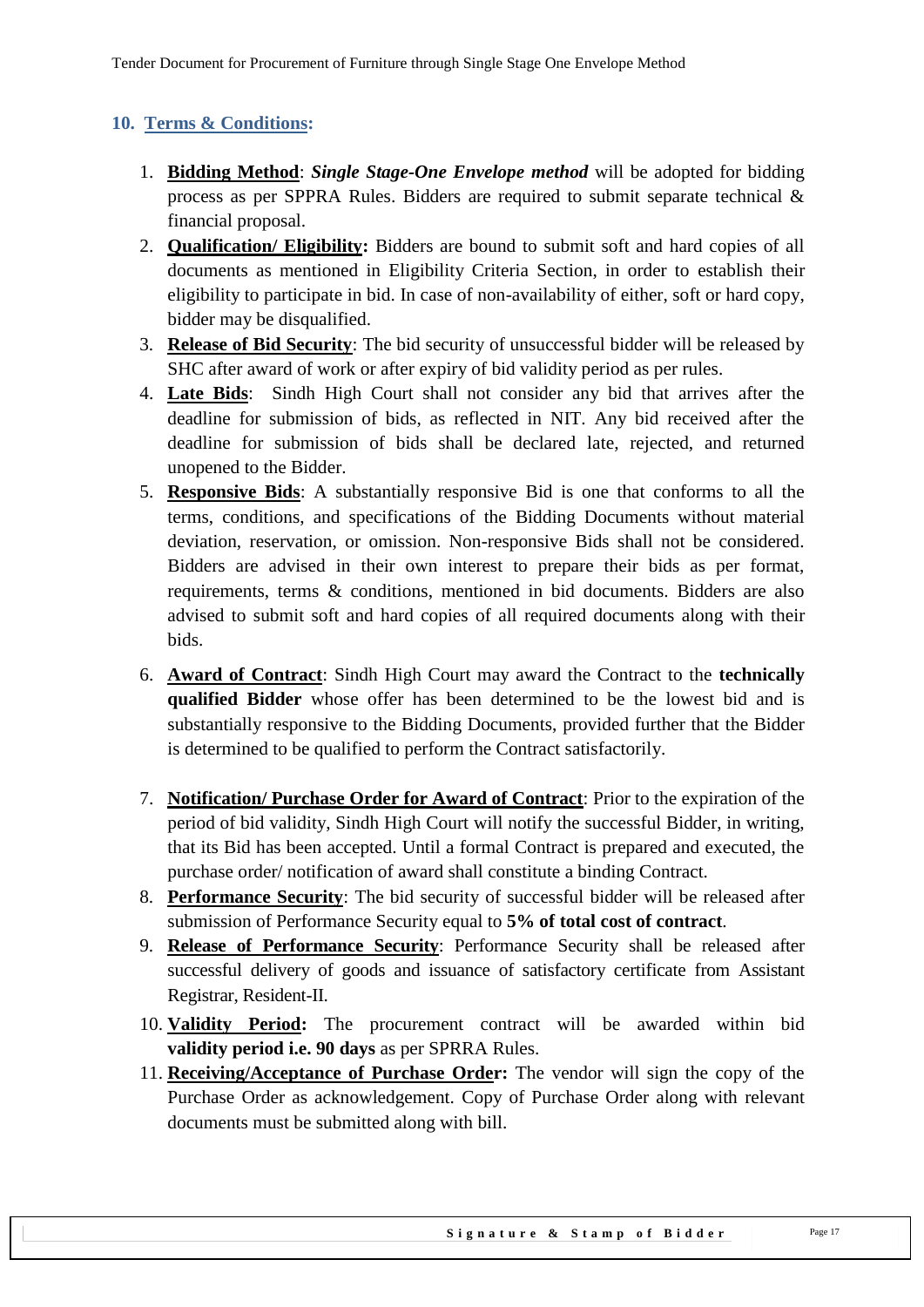- 12. **Delivery Mechanism**: Successful bidder shall deliver the goods within **thirty (30) calendar days** of issuance of Purchase Order.
- 13. **Delayed Delivery:** 1% penalty of the total amount will be imposed per day for which the company/firm/agency failed to deliver within the delivery/execution period or the request for extension in delivery time declined by SHC.
- 14. **Inspection:** Physical inspection will be carried out by the Store Supervisor of this Court. Ordered material is subject to final inspection at the time of delivery.
- 15. **Quantity Delivered:** Competent Authority reserves the right to increase/decrease the quantity as per requirement and availability of funds, as per rules.
- 16. **Payment Term:** Payment shall not be made in advance before making delivery. Payment shall be issued by the office of A.G Sindh and cheque will be handed over to bidder (s) or his authorized representative (s).
- 17. **Condition of Goods**: All items must meet in all respects with the specifications & conditions of the Order and must be in good condition & conform to the best industrial quality standards; otherwise they will be liable to be rejected as per rules.
- 18. **Rejection of Goods:** We reserve the right to cancel any or all the items if material is not in accordance with our specification or if the delivery is delayed.
- 19. **Disclosure of Confidential Script/Material:** All rights reserve with the SHC and no information either in written/electronic media/copying form should be disseminated without the permission of the authority.
- 20. **Resolution of Differences:** In case of any difference or dispute arises between the parties, the same shall be dealt with as per rules.
- 21. **Rules, Regulations & Policies:** All rules, regulations and policies will be governed in accordance to the SPPRA.
- 22. **Mistakes in Calculation:** The contractor/ supplier will be liable for any mistakes in calculation of price/ rate and amount and shall be liable to suffer the loss arises at any stage of contract, due to mistakes in calculation or tax rates.
- 23. **Government tax(es), levi(es) and charges(s)**: All Government taxes (including Income tax and stamp duty), levies and charges will be charged as per rules. Bidder should keep them updated regarding taxation issues in consultation with the relevant tax regulatory authorities.
- 24. **Stamp Duty**: Stamp duty will be levied as per rules.
- 25. **Alternative Bids**: Alternative bids shall not be considered.
- 26. **Cost of Bidding**: The Bidder shall bear all costs associated with the preparation and submission of its bid, and Sindh High Court shall not be responsible or liable for those costs, regardless of the conduct or outcome of the bidding process.
- 27. **Rights of Sindh High Court**: Sindh High Court reserves the right to accept or reject any bid, and to annul the bidding process and reject all bids at any time prior to contract award, without thereby incurring any liability to Bidders.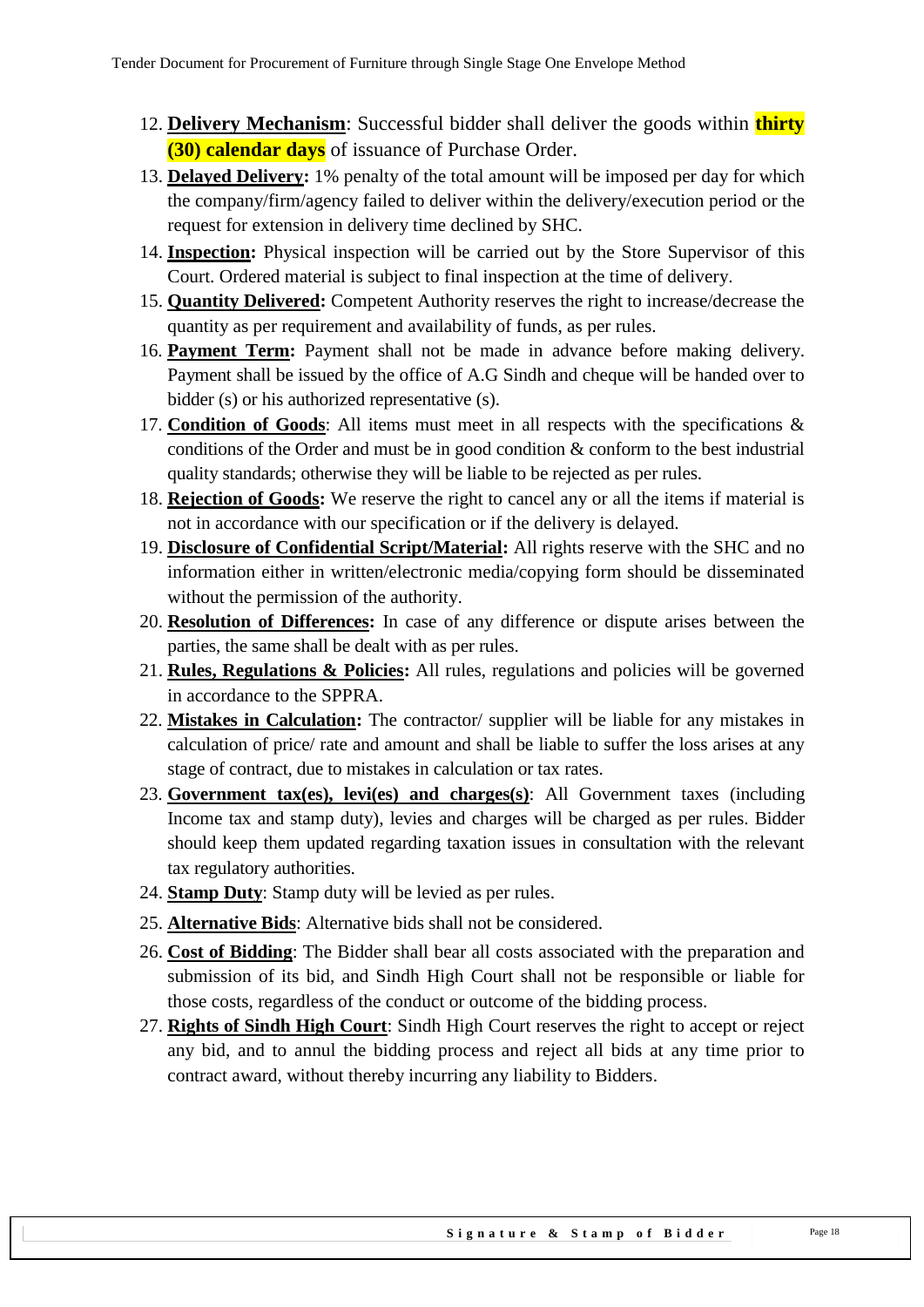- 28. **Interest on Late Payments**: No interest shall be paid on late payment if cheque is received late from the Office of A.G Sindh. However, every effort shall be made for timely payments to successful bidders.
- 29. **Insurance:** The goods supplied under that contract should be fully insured. All cost of insurance shall be paid by the successful bidder. If the goods are not insured then risk if any shall be suffered by the successful bidder.
- 30. **Warrants:** Supplier must warrants that goods supplied would be new, unused and as per best industrial standards.
- 31. **Termination of Contract**: SHC may terminate the contract, if the successful bidder fails to supply all or parts of goods within definite time or fails to perform any other obligations of contract or bidder has failed to submit performance security or bidder has involved in fraud/ corruption.

It is hereby certified that the terms and conditions have been read, agreed upon and signed.

| Name:               |  |
|---------------------|--|
| <b>Designation:</b> |  |
| Signature & stamp   |  |
| <b>Cell No</b>      |  |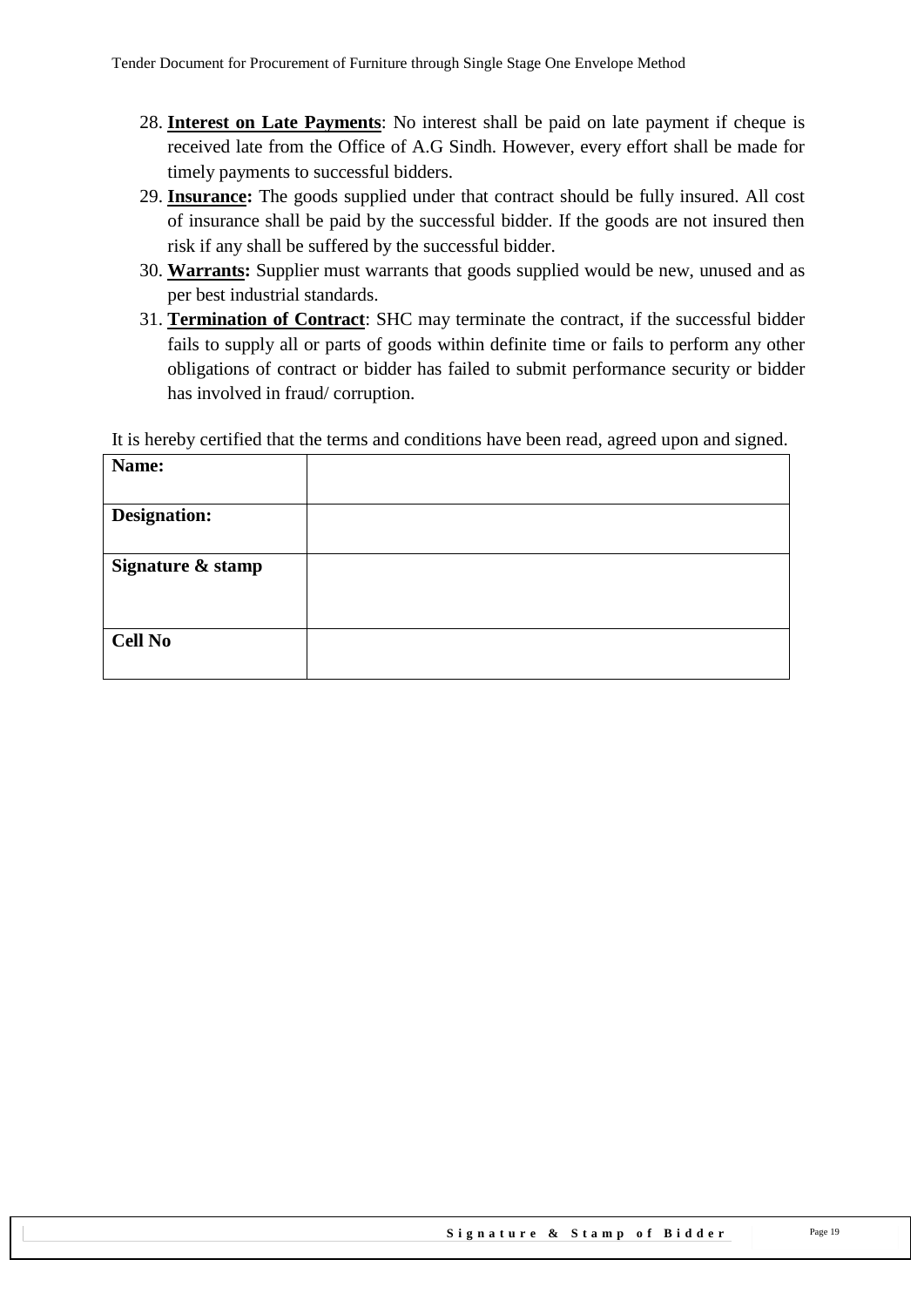# <span id="page-19-0"></span>**11. Sample of Purchase Order:**

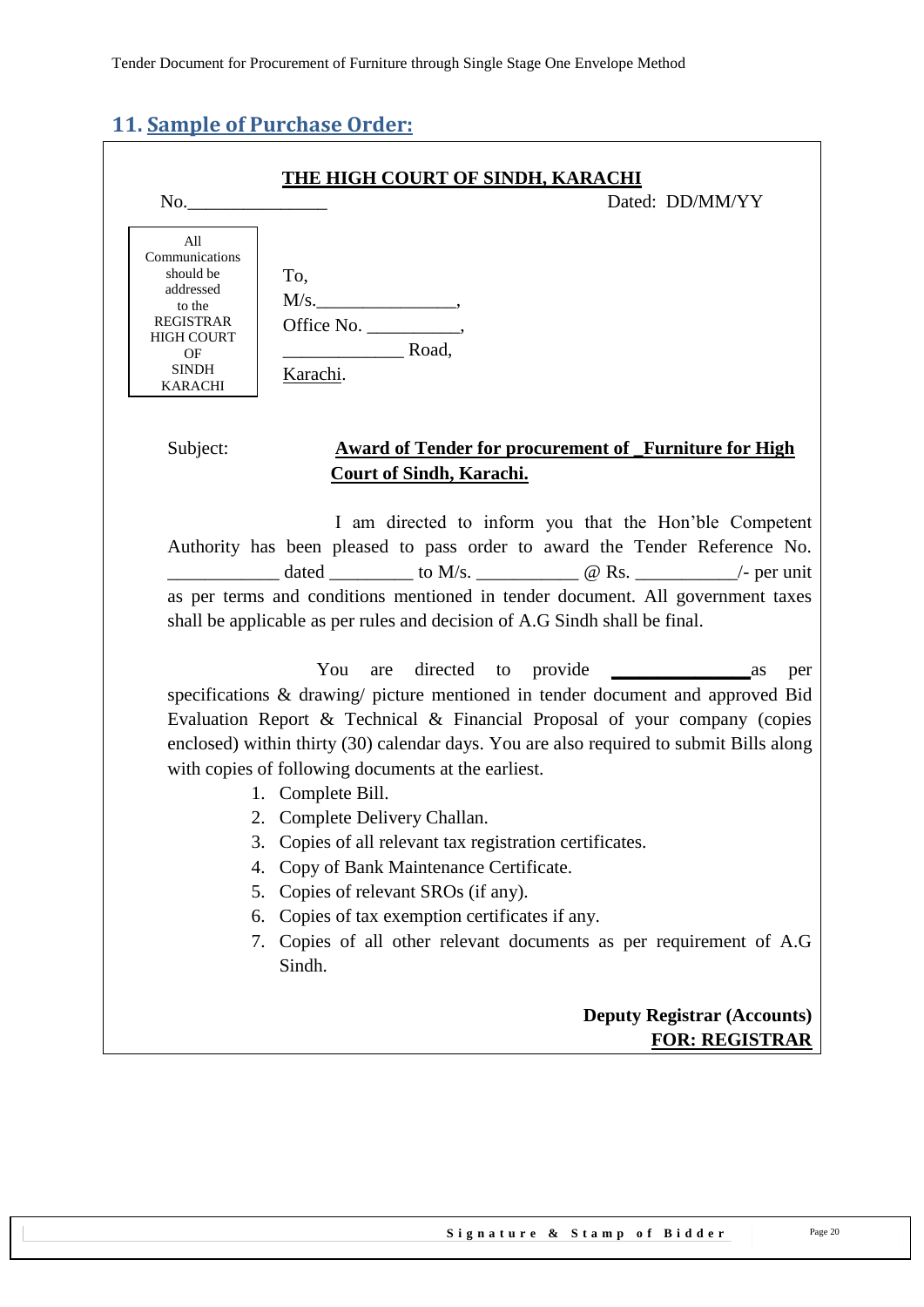|                                         | I have carefully read & understood the contents of "Sample Purchase Order" and I do |
|-----------------------------------------|-------------------------------------------------------------------------------------|
| not have any objection on its contents. |                                                                                     |
| Name:                                   |                                                                                     |
|                                         |                                                                                     |
| Designation:                            |                                                                                     |
| Signature & stamp                       |                                                                                     |
|                                         |                                                                                     |
|                                         |                                                                                     |
|                                         |                                                                                     |
|                                         |                                                                                     |

### <span id="page-20-0"></span>**12. Sample of Satisfactory Certificate:**

| It is certified that M/s.<br>has delivered goods as per Purchase                    |
|-------------------------------------------------------------------------------------|
| Order(s)<br>$\&$<br>dated                                                           |
|                                                                                     |
| delivered goods were as per specifications $\&$ requirements of this Court. Payment |
| may be made to supplier                                                             |
| <b>Assistant Registrar (Resident-II)</b>                                            |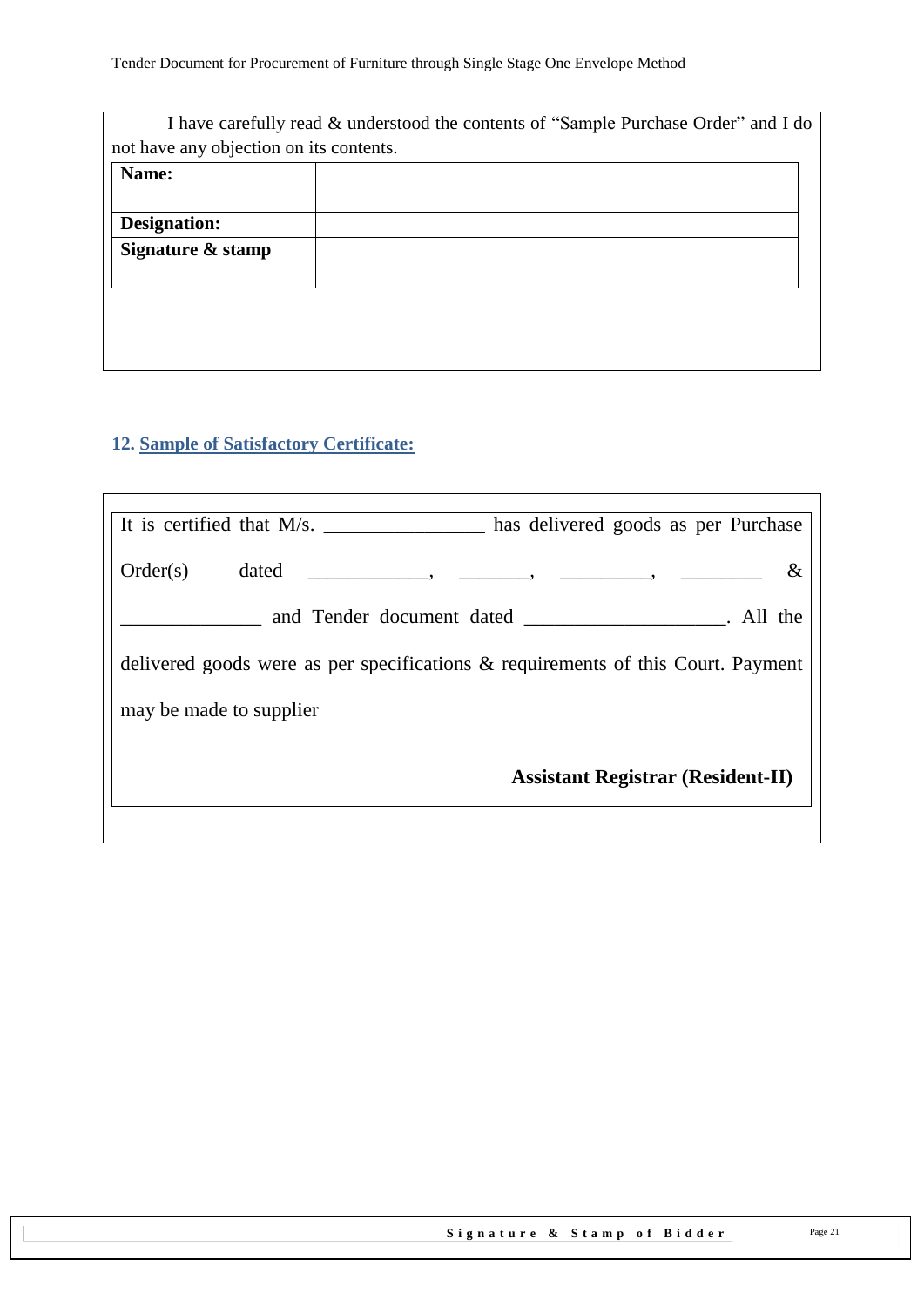# <span id="page-21-0"></span>**13. Sample of Contract to be made with successful bidder**

#### **CONTRACT BETWEEN SHC AND SUPPLIER FOR SUPPLY OF \_FURNITURE FOR HIGH COURT OF SINDH, KARACHI**

This Deed of Agreement is made and entered into on day of  $\alpha$ 2019

#### **BETWEEN**

*Sindh High Court Establishment through its Registrar having its Office at High Court of* Sindh, Saddar, Karachi, (here in after called SHC which term shall include its successors and assigns) on the **One Part**.

#### **AND**

\_\_\_\_\_\_\_\_\_\_\_\_\_\_\_\_\_\_\_\_\_\_\_\_\_\_\_\_\_\_ having its office at \_\_\_\_\_\_\_\_\_\_\_\_\_\_\_\_\_\_\_\_\_\_ (here in after called SUPPLIER which term shall include successors and assigns) on the Other Part.

And whereas SHC desires to purchase  $\blacksquare$ , as per specifications/ requirements, terms & conditions mentioned in tender document and approved bid evaluation report.

**And whereas** SUPPLIER expresses his desire to provide the same as per specifications/ requirements, terms & conditions mentioned in tender document and approved bid evaluation report.

**And whereas** Supplier has represented that it is a professional and has the technical expertise, experience and resources to provide the goods as per specifications/ requirements, mentioned in tender documents.

**Whereas** on the basis of the Supplier"s representations, SHC has agreed to purchase the same, in accordance with the terms and conditions tender document and this Agreement.

Now, therefore in consideration of the mutual promises and obligations set out in this Agreement, the sufficiency of which is hereby acknowledged, the Parties, intending to be legally bound, agree as follows:

Now this deed of agreement witness the terms and conditions as follows :

- 1. That the Agreement shall come into force immediately and shall remain valid till complete delivery of goods.
- 2. That the quality and quantity of furniture shall be as per specification/ requirements mentioned in tender document.
- 3. That the delivery of the materials shall be made by SUPPLIER at their own cost, management and responsibility as per tender document.
- 4. That SUPPLIER shall be fully responsible for delivery of furniture in good condition at the Stores of SHC through delivery dockets in triplicate.
- 5. That Representatives of SHC i.e. Assistant Registrar, Resident-II and Store Supervisor shall inspect the Furniture and reserves the right to reject any Any item if the representative(s) considers those to be inferior quality to the approved samples.
- 6. That Any item rejected by the representative(s) of SHC shall be replaced by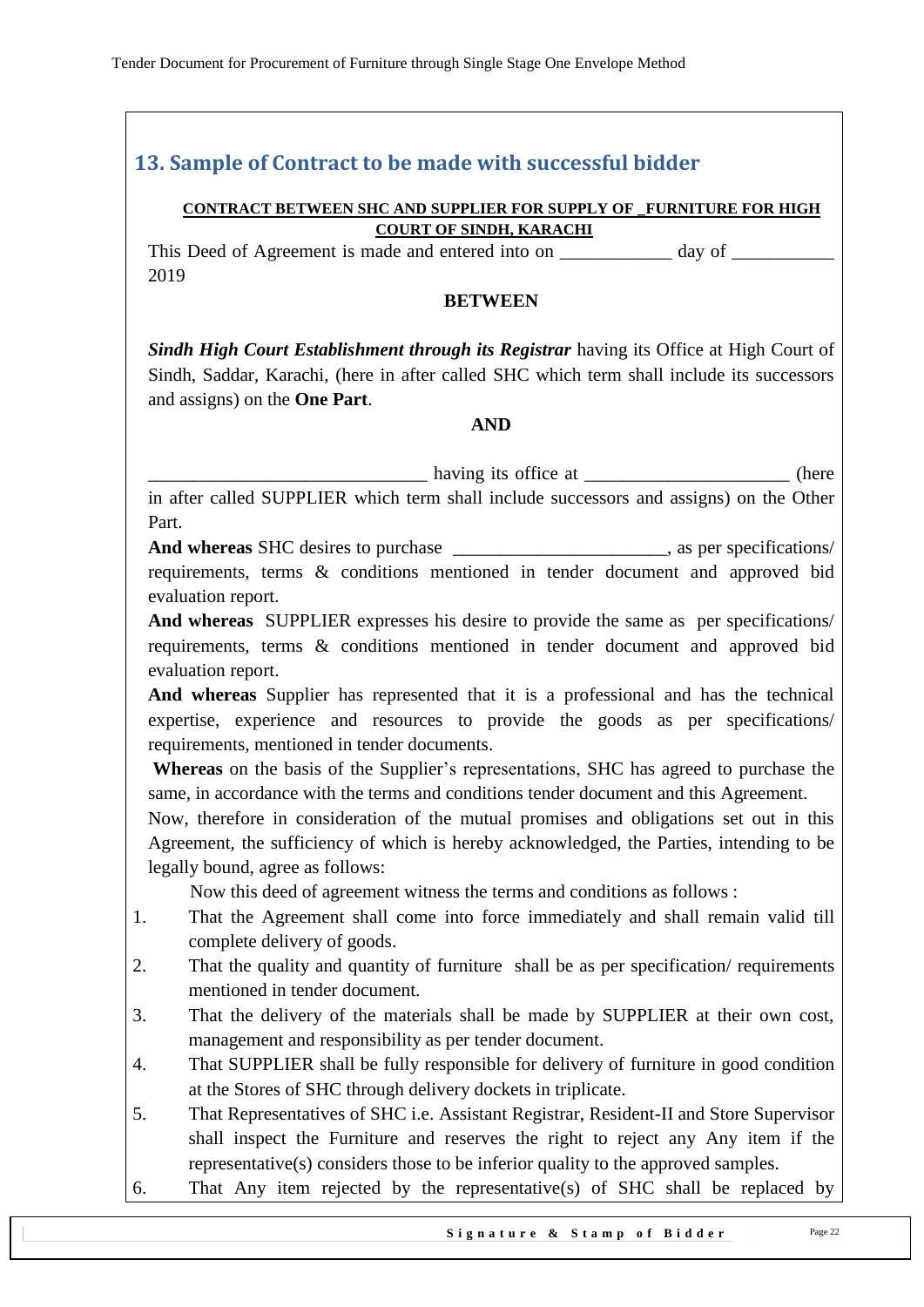SUPPLIER and SUPPLIER shall bear all risks/costs of the materials rejected by SHC.

- 7. That the unit price of Any item will be (*enter amount and currency*).
- 8. That SHC reserves the right to change the quantity of items as per availability of budget and rules.
- 9. That SUPPLIER shall not without the consent in writing of SHC assign or sub-let the contract or any part thereof, or make any agreement with any person/company for the execution of any portion of the supply. In this regard consent by SHC will not relieve SUPPLIER from full and entire responsibility for this Agreement.
- 10. That SUPPLIER shall indemnify SHC in respect of all claims, damages, compensation or expenses payable in consequence of any injury or accident caused by them i.e., SUPPLIER.
- 11. That cost of transportation, or any other incidental charges, if required in connection of the delivery of Furniture shall be borne by SUPPLIER, as per rules.
- 12. That bills submitted by SUPPLIER shall be forwarded to A.G Sindh by SHC. SUPPLIER shall be responsible to submit copies of relevant documents along with bill in coordination with Office of Budget Branch of SHC.
- 13. That all taxes shall be deducted by the Office of A.G Sindh and its decision shall be final.
- 14. That all government taxes shall be applicable as per rules.
- 15. That Bid Security shall be released after submission of Performance Security of 5% of contract price.
- 16. That if SUPPLIER fails to deliver the materials as per agreed Schedule, penalty will be imposed by SHC at the rate of (1%) of total contract value for each day of delay.
- 17. That the terms of this Agreement shall be GOVERNED by the Laws of the Land.
- 18. The failure of a Party to fulfill any of its obligations under this Agreement shall not be considered to be a breach of, or a default under, this Agreement insofar as the inability arises from an event of Force Majeure, provided that the Party affected by that event has taken reasonable precautions, due care and attempted to put in place reasonable alternative arrangements all with the objective of carrying out the terms of this Agreement.
- 19. That In the event of any question or difference or dispute whatsoever arising between the Parties under or in connection with this Agreement or any provision herein contained or its constructions hereof, or as to any matter in any way connected therewith or arising therefrom which cannot be resolved amicably shall be referred to arbitration and finally settled by three arbitrators, one to be appointed by each party and the third by the two appointed arbitrators, in accordance with the Arbitration Act, 1940. The language of arbitration shall be English and the venue of the arbitration shall be Karachi. The decision of the arbitrators shall be final and binding on the Parties who shall give full effect thereto. Any judgment may be entered upon the award in any competent court having jurisdiction.

 IN WITNESS WHEREOF, each of the Parties has caused this Agreement to be executed by their respective, fully authorized representatives as of the date first written above.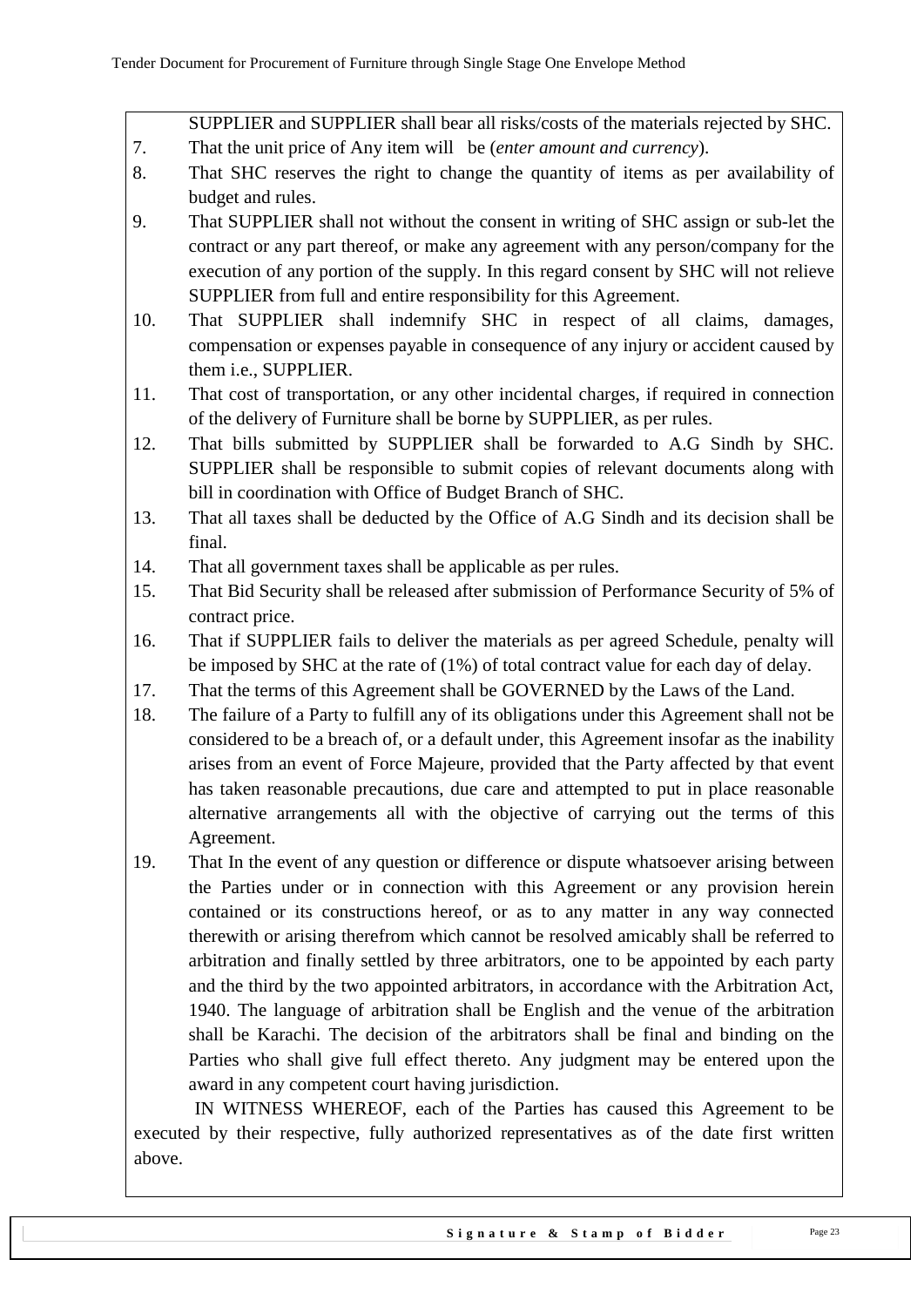| REGISTRAR, HIGH COURT OF SINDH                        | M/s.                 |
|-------------------------------------------------------|----------------------|
|                                                       |                      |
| SIGNATURE & OFFICIAL STAMP<br><b>STAMP</b>            | SIGNATURE & OFFICIAL |
|                                                       | <b>WITNESS:</b>      |
| NAME:                                                 |                      |
| <b>SIGNATURE &amp; OFFICIAL STAMP</b><br><b>STAMP</b> | SIGNATURE & OFFICIAL |
| NAME:                                                 |                      |
|                                                       |                      |

I have carefully read & understood the contents of "Sample Contract" and I do not have any objection on its contents.

| Name:               |  |
|---------------------|--|
|                     |  |
| <b>Designation:</b> |  |
| Signature & stamp   |  |
|                     |  |
|                     |  |